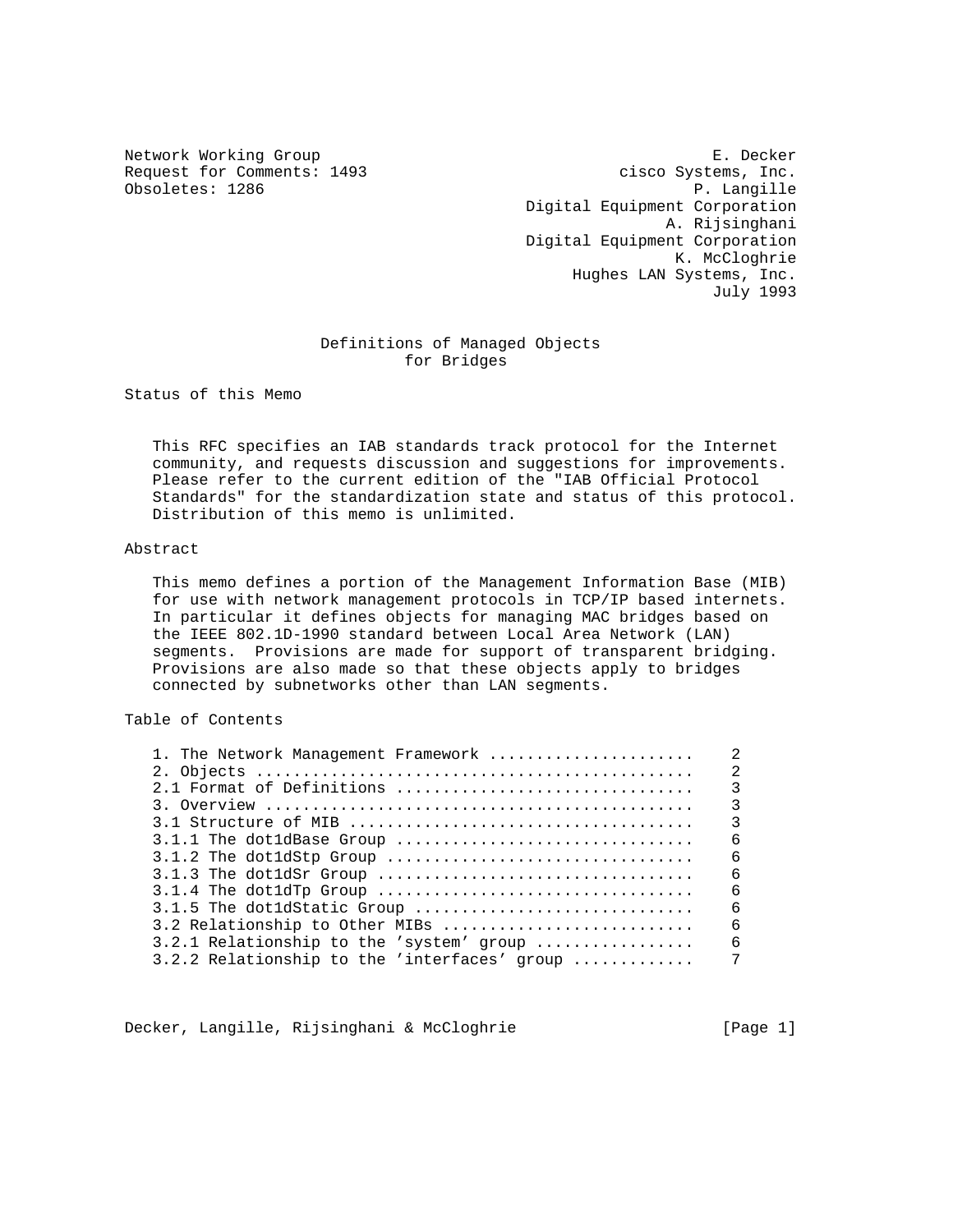| 3.3 Textual Conventions               | $\mathsf{R}$ |
|---------------------------------------|--------------|
| 4. Changes from RFC 1286              | -8           |
|                                       | $\mathsf{Q}$ |
| 5.1 Groups in the Bridge MIB          | 11           |
| 5.2 The dot1dBase Group Definitions   | 11           |
| 5.3 The dot1dStp Group Definitions    | 14           |
| 5.4 The dot1dTp Group Definitions     | 2.2          |
| 5.5 The dotldStatic Group Definitions | 28           |
| 5.6 Traps for use by Bridges          | 31           |
|                                       | 31           |
|                                       | 33           |
| 8. Security Considerations            | 33           |
|                                       | 34           |
|                                       |              |

#### 1. The Network Management Framework

 The Internet-standard Network Management Framework consists of three components. They are:

 STD16/RFC 1155 which defines the SMI, the mechanisms used for describing and naming objects for the purpose of management. STD16/RFC 1212 defines a more concise description mechanism, which is wholly consistent with the SMI.

 RFC 1156 which defines MIB-I, the core set of managed objects for the Internet suite of protocols. STD17/RFC 1213, defines MIB-II, an evolution of MIB-I based on implementation experience and new operational requirements.

 STD15/RFC 1157 which defines the SNMP, the protocol used for network access to managed objects.

 The Framework permits new objects to be defined for the purpose of experimentation and evaluation.

### 2. Objects

 Managed objects are accessed via a virtual information store, termed the Management Information Base or MIB. Objects in the MIB are defined using the subset of Abstract Syntax Notation One (ASN.1) [7] defined in the SMI. In particular, each object is named by an OBJECT IDENTIFIER, an administratively assigned name, which specifies an object type. The object type together with an object instance serves to uniquely identify a specific instantiation of the object. For human convenience, we often use a textual string, termed the descriptor, to also refer to the object type.

Decker, Langille, Rijsinghani & McCloghrie [Page 2]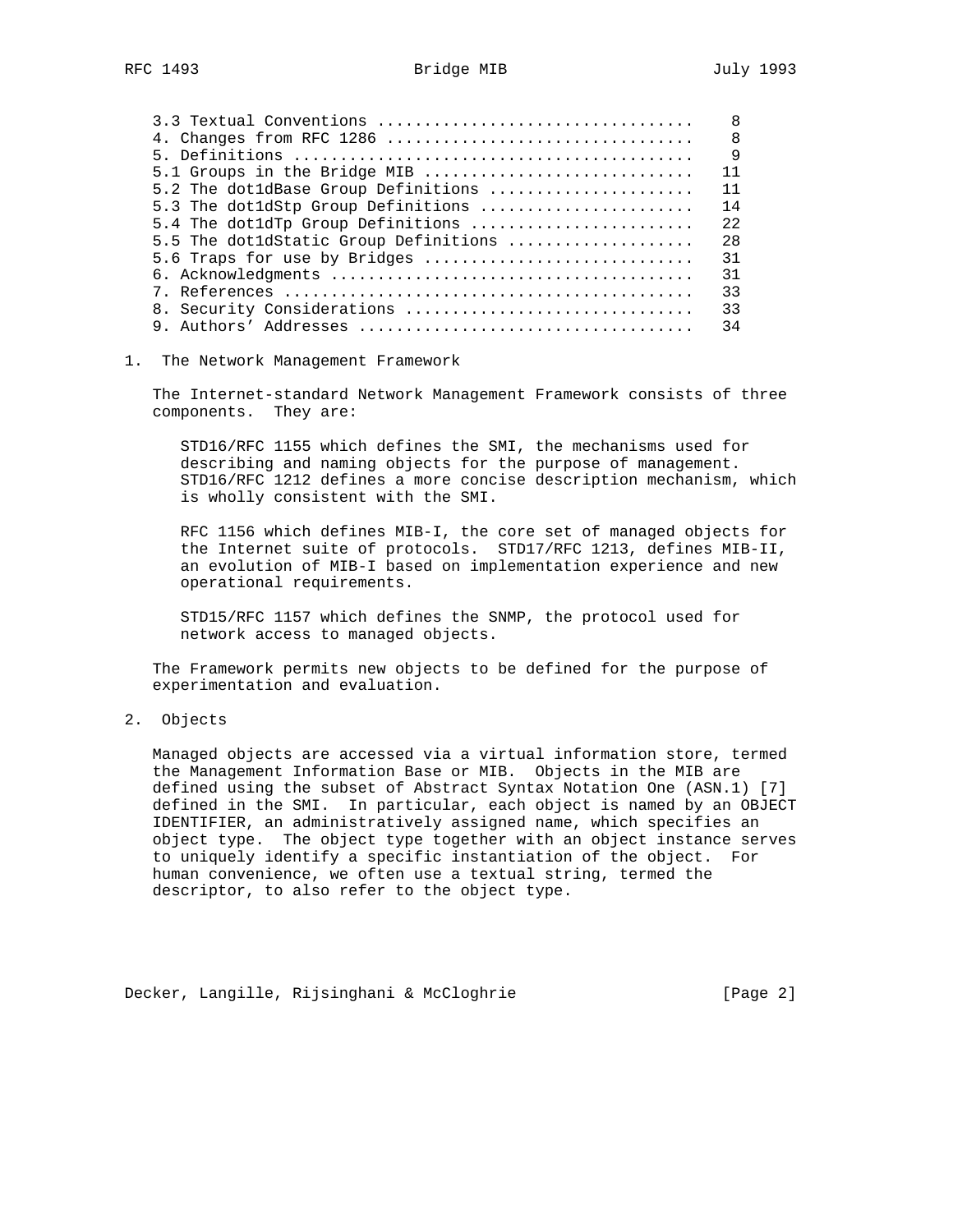# 2.1. Format of Definitions

 Section 5 contains the specification of all object types contained in this MIB module. The object types are defined using the conventions defined in the SMI, as amended by the extensions specified in [9,10].

3. Overview

 A common device present in many networks is the Bridge. This device is used to connect Local Area Network segments below the network layer.

 There are two major modes defined for this bridging; transparent and source route. The transparent method of bridging is defined in the draft IEEE 802.1d specification [11]. This memo defines those objects needed for the management of a bridging entity operating in the transparent mode, as well as some objects applicable to all types of bridges.

 To be consistent with IAB directives and good engineering practice, an explicit attempt was made to keep this MIB as simple as possible. This was accomplished by applying the following criteria to objects proposed for inclusion:

- (1) Start with a small set of essential objects and add only as further objects are needed.
- (2) Require objects be essential for either fault or configuration management.
- (3) Consider evidence of current use and/or utility.
- (4) Limit the total of objects.
- (5) Exclude objects which are simply derivable from others in this or other MIBs.
- (6) Avoid causing critical sections to be heavily instrumented. The guideline that was followed is one counter per critical section per layer.

## 3.1. Structure of MIB

 Objects in this MIB are arranged into groups. Each group is organized as a set of related objects. The overall structure and assignment of objects to their groups is shown below. Where appropriate the corresponding IEEE 802.1d [11] management object name is also included.

Decker, Langille, Rijsinghani & McCloghrie [Page 3]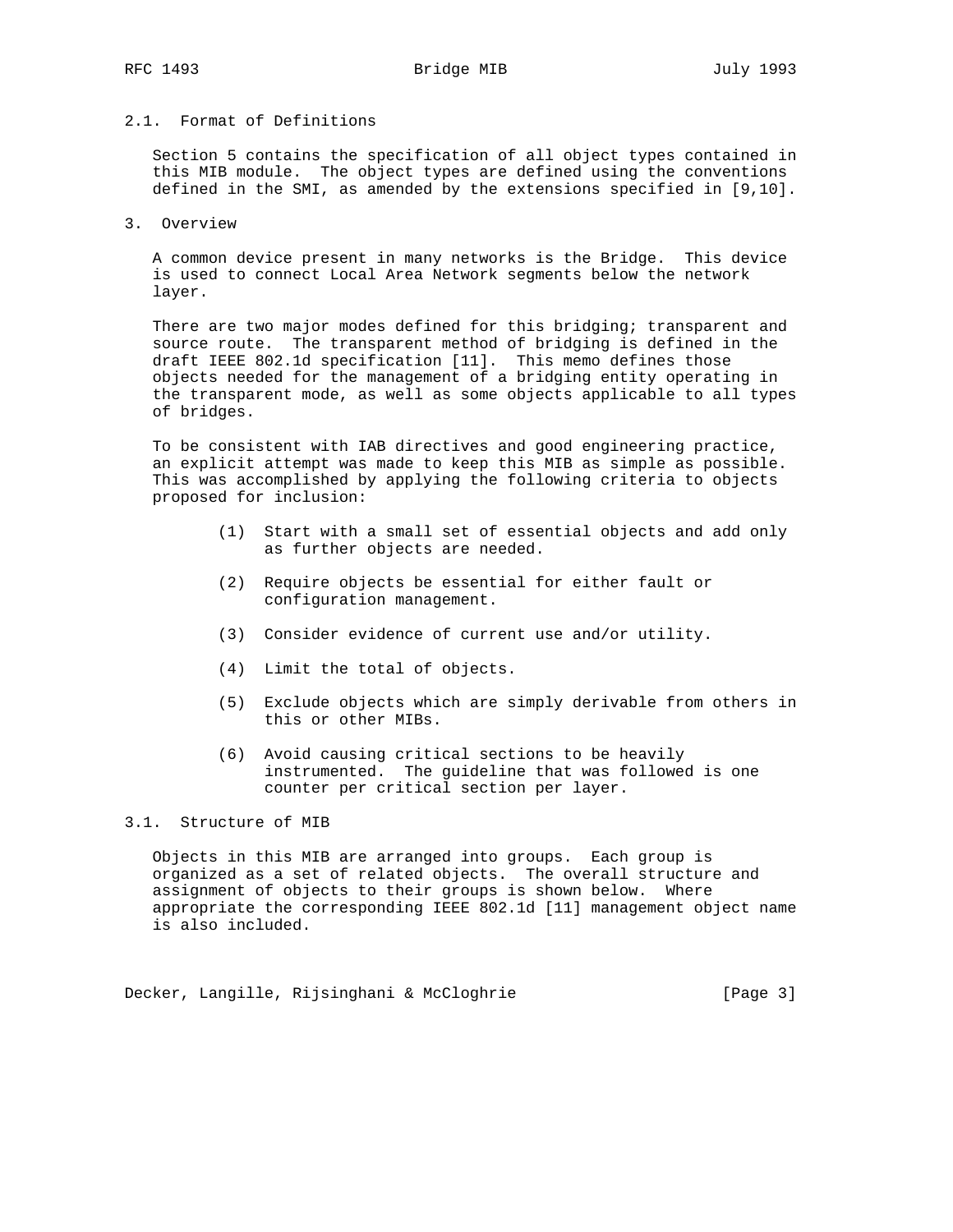Bridge MIB Name **IEEE 802.1d Name**  dot1dBridge dot1dBase NumPorts Bridge.NumberOfPorts Type PortTable Port **BridgePort.PortNumber**  IfIndex Circuit MtuExceededDiscards .DiscardOnError dot1dStp ProtocolSpecification Priority SpanningTreeProtocol TopChanges .TopologyChangeCount DesignatedRoot .DesignatedRoot RootCost .RootCost RootPort .RootPort MaxAge . MaxAge HelloTime . HelloTime HoldTime . HoldTime ForwardDelay .ForwardDelay BridgeMaxAge .BridgeMaxAge BridgeHelloTime .BridgeHelloTime BridgeForwardDelay .BridgeForwardDelay PortTable Priority .PortPriority State . SpanningTreeState Enable PathCost .PortPathCost Pathcost<br>DesignatedRoot .DesignatedRoot<br>DesignatedRoot DesignatedCost .DesignatedCost DesignatedBridge .DesignatedBridge DesignatedPort .DesignatedPort ForwardTransitions dot1dTp AgingTime BridgeFilter.AgingTime FdbTable

Bridge.BridgeAddress DelayExceededDiscards .DiscardTransitDelay .BridgePriority TimeSinceTopologyChange .TimeSinceTopologyChange Port SpanningTreeProtocolPort .PortNumber LearnedEntryDiscards BridgeFilter.DatabaseSize .NumDynamic,NumStatic

Decker, Langille, Rijsinghani & McCloghrie [Page 4]

 Address Port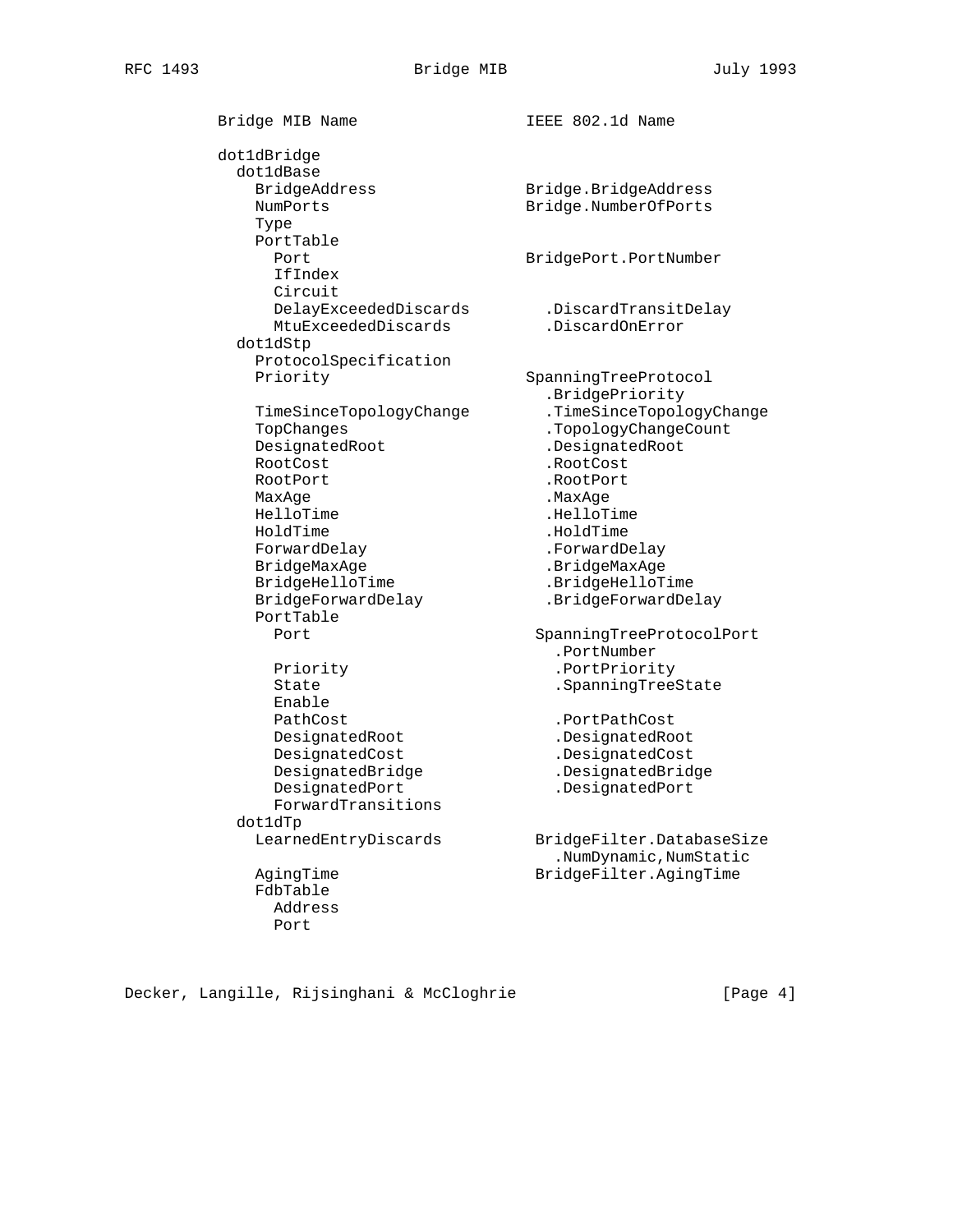Status PortTable Port MaxInfo InFrames BridgePort.FramesReceived OutFrames .ForwardOutbound InDiscards .DiscardInbound .DiscardInbound dot1dStatic StaticTable Address ReceivePort AllowedToGoTo Status

 The following IEEE 802.1d management objects have not been included in the Bridge MIB for the indicated reasons.

| IEEE 802.1d Object                                                                                                                       | Disposition                                                                                                                                                                                  |
|------------------------------------------------------------------------------------------------------------------------------------------|----------------------------------------------------------------------------------------------------------------------------------------------------------------------------------------------|
| Bridge.BridgeName<br>Bridge.BridgeUpTime<br>Bridge.PortAddresses<br>BridgePort.PortName<br>BridgePort.PortType<br>BridgePort.RoutingType | Same as sysDescr (MIB II)<br>Same as sysUpTime (MIB II)<br>Same as ifPhysAddress (MIB II)<br>Same as ifDescr (MIB II)<br>Same as ifType (MIB II)<br>Derivable from the implemented<br>groups |
| SpanningTreeProtocol<br>.BridgeIdentifier                                                                                                | Combination of dot1dStpPriority                                                                                                                                                              |
| .TopologyChange                                                                                                                          | and dot1dBaseBridgeAddress<br>Since this is transitory, it<br>is not considered useful.                                                                                                      |
| SpanningTreeProtocolPort                                                                                                                 |                                                                                                                                                                                              |
| .Uptime                                                                                                                                  | Same as ifLastChange (MIB II)                                                                                                                                                                |
| .PortIdentifier                                                                                                                          | Combination of dot1dStpPort<br>and dot1dStpPortPriority                                                                                                                                      |
|                                                                                                                                          | .TopologyChangeAcknowledged Since this is transitory, it<br>is not considered useful.                                                                                                        |
| .DiscardLackOfBuffers                                                                                                                    | Redundant                                                                                                                                                                                    |
| Transmission Priority                                                                                                                    | These objects are not required<br>as per the Pics Proforma and<br>not considered useful.                                                                                                     |
| .TransmissionPriorityName<br>.OutboundUserPriority<br>.OutboundAccessPriority                                                            |                                                                                                                                                                                              |

Decker, Langille, Rijsinghani & McCloghrie [Page 5]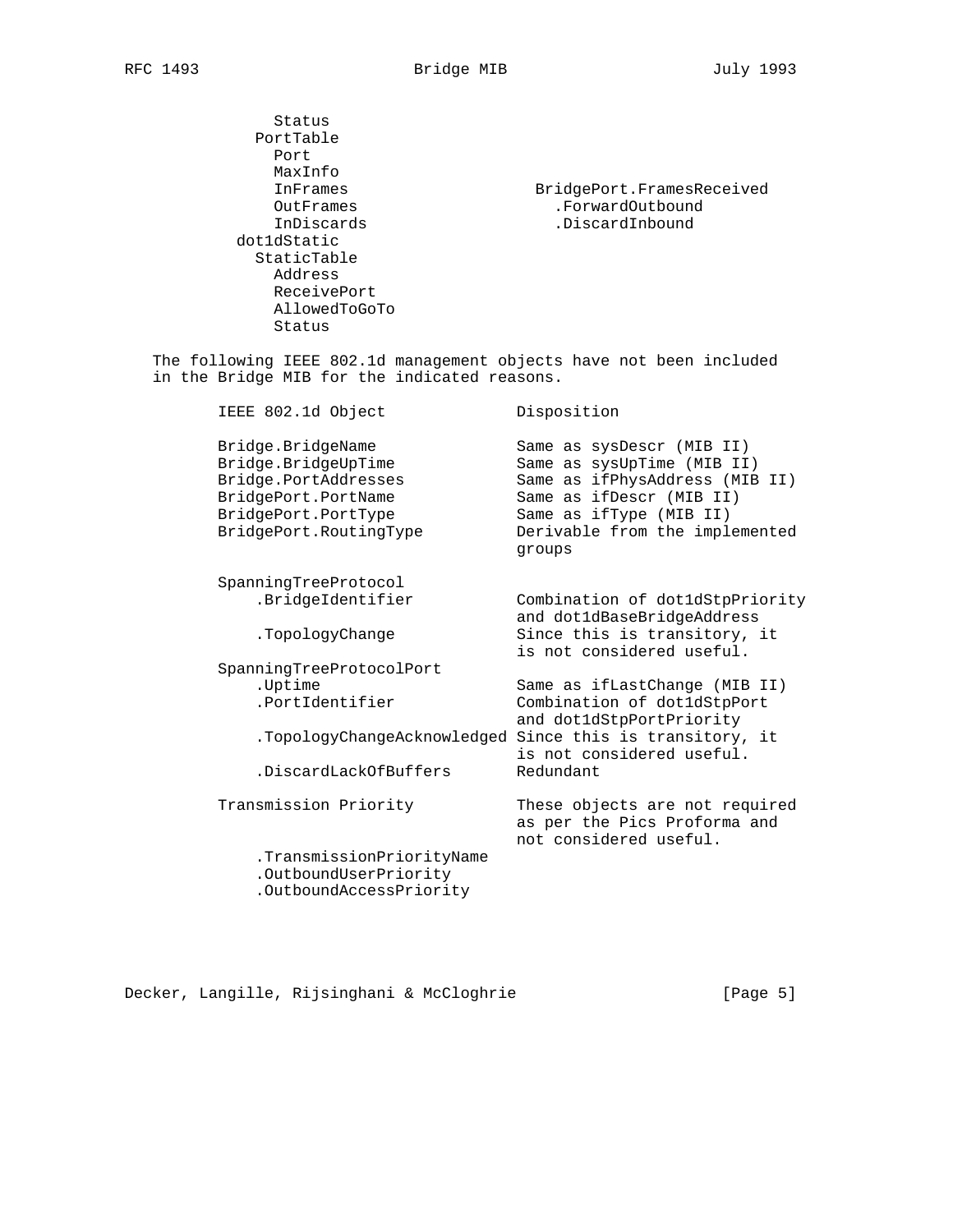### 3.1.1. The dot1dBase Group

 This mandatory group contains the objects which are applicable to all types of bridges.

### 3.1.2. The dot1dStp Group

 This group contains the objects that denote the bridge's state with respect to the Spanning Tree Protocol. If a node does not implemented the Spanning Tree Protocol, this group will not be implemented.

### 3.1.3. The dot1dSr Group

 This group contains the objects that describe the entity's state with respect to source route bridging. If source routing is not supported this group will not be implemented. This group is applicable to source route only, and SRT bridges. This group will be described in a separate document applicable only to source route bridging.

#### 3.1.4. The dot1dTp Group

 This group contains objects that describe the entity's state with respect to transparent bridging. If transparent bridging is not supported this group will not be implemented. This group is applicable to transparent only and SRT bridges.

### 3.1.5. The dot1dStatic Group

 This group contains objects that describe the entity's state with respect to destination-address filtering. If destination-address filtering is not supported this group will not be implemented. This group is applicable to any type of bridge which performs destination-address filtering.

#### 3.2. Relationship to Other MIBs

 As described above, some IEEE 802.1d management objects have not been included in this MIB because they overlap with objects in other MIBs applicable to a bridge implementing this MIB. In particular, it is assumed that a bridge implementing this MIB will also implement (at least) the 'system' group and the 'interfaces' group defined in MIB- II [6].

#### 3.2.1. Relationship to the 'system' group

 In MIB-II, the 'system' group is defined as being mandatory for all systems such that each managed entity contains one instance of each

Decker, Langille, Rijsinghani & McCloghrie [Page 6]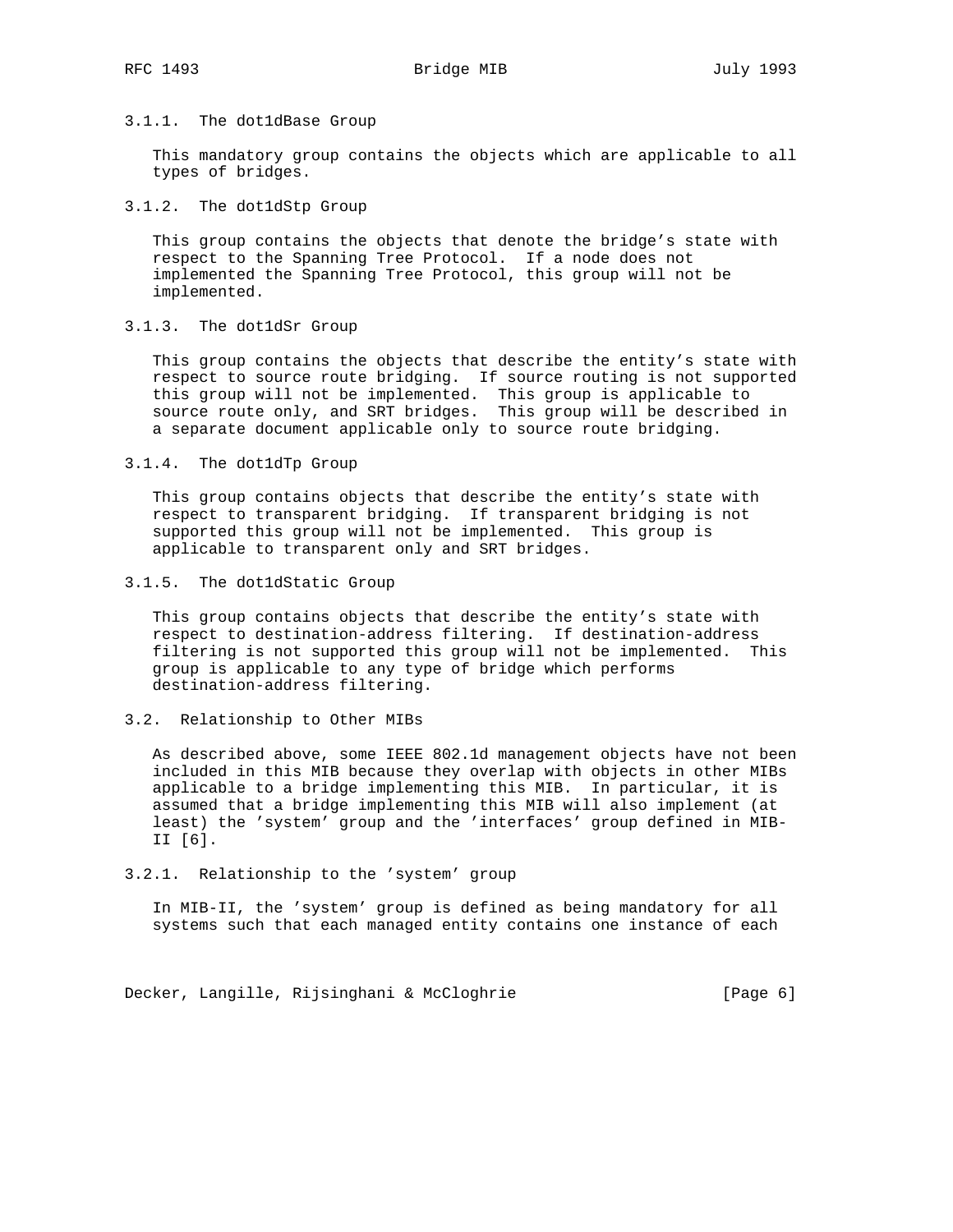object in the 'system' group. Thus, those objects apply to the

 entity as a whole irrespective of whether the entity's sole functionality is bridging, or whether bridging is only a subset of the entity's functionality.

### 3.2.2. Relationship to the 'interfaces' group

 In MIB-II, the 'interfaces' group is defined as being mandatory for all systems and contains information on an entity's interfaces, where each interface is thought of as being attached to a 'subnetwork'. (Note that this term is not to be confused with 'subnet' which refers to an addressing partitioning scheme used in the Internet suite of protocols.) The term 'segment' is used in this memo to refer to such a subnetwork, whether it be an Ethernet segment, a 'ring', a WAN link, or even an X.25 virtual circuit.

 Implicit in this Bridge MIB is the notion of ports on a bridge. Each of these ports is associated with one interface of the 'interfaces' group, and in most situations, each port is associated with a different interface. However, there are situations in which multiple ports are associated with the same interface. An example of such a situation would be several ports each corresponding one-to-one with several X.25 virtual circuits but all on the same interface.

 Each port is uniquely identified by a port number. A port number has no mandatory relationship to an interface number, but in the simple case a port number will have the same value as the corresponding interface's interface number. Port numbers are in the range (1..dot1dBaseNumPorts).

 Some entities perform other functionality as well as bridging through the sending and receiving of data on their interfaces. In such situations, only a subset of the data sent/received on an interface is within the domain of the entity's bridging functionality. This subset is considered to be delineated according to a set of protocols, with some protocols being bridged, and other protocols not being bridged. For example, in an entity which exclusively performed bridging, all protocols would be considered as being bridged, whereas in an entity which performed IP routing on IP datagrams and only bridged other protocols, only the non-IP data would be considered as being bridged.

 Thus, this Bridge MIB (and in particular, its counters) are applicable only to that subset of the data on an entity's interfaces which is sent/received for a protocol being bridged. All such data is sent/received via the ports of the bridge.

Decker, Langille, Rijsinghani & McCloghrie [Page 7]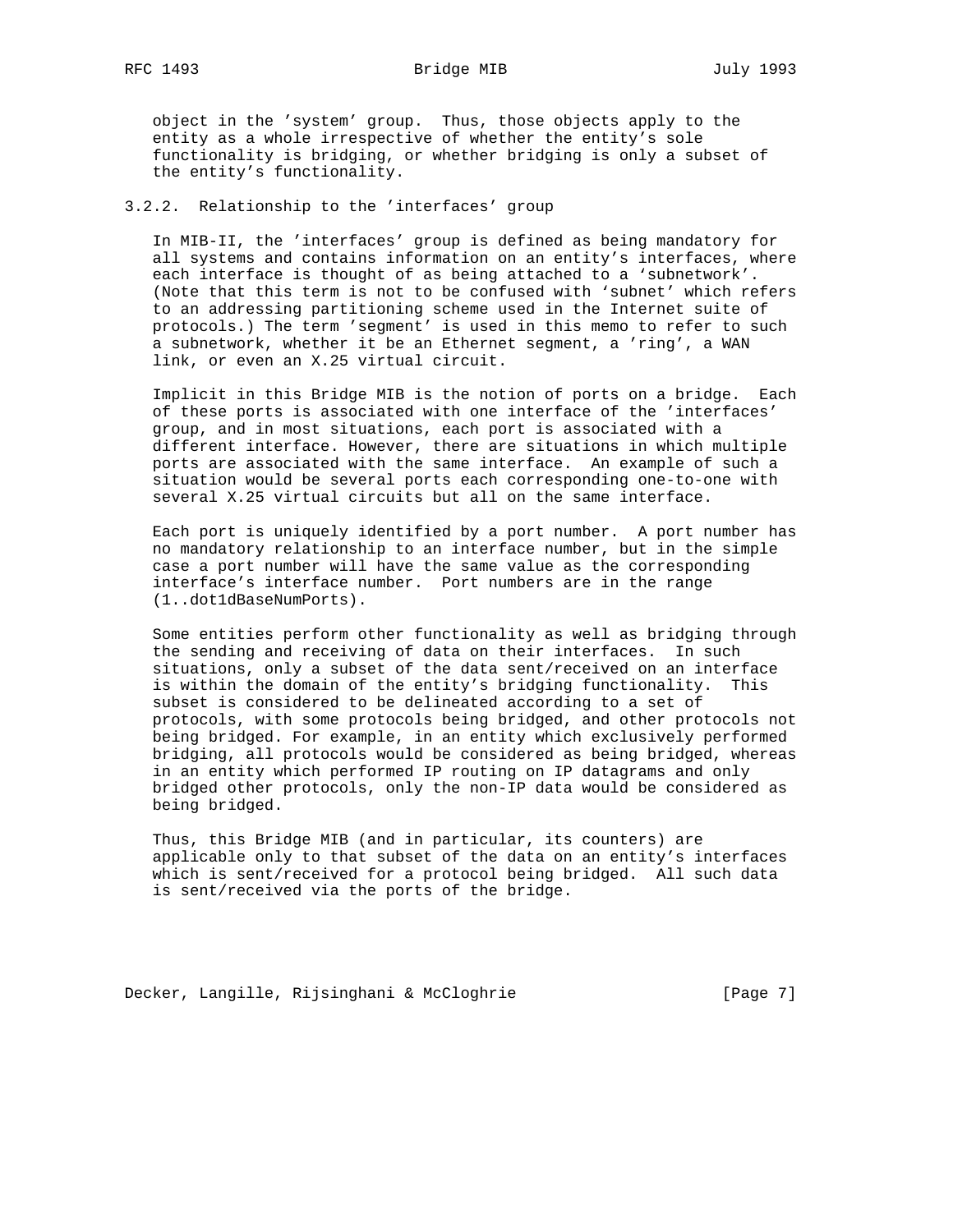3.3. Textual Conventions

 The datatypes, MacAddress, BridgeId and Timeout, are used as textual conventions in this document. These textual conventions have NO effect on either the syntax nor the semantics of any managed object. Objects defined using these conventions are always encoded by means of the rules that define their primitive type. Hence, no changes to the SMI or the SNMP are necessary to accommodate these textual conventions which are adopted merely for the convenience of readers.

- 4. Changes from RFC 1286
	- (1) Updated all text to remove references to source route bridging where not applicable. SR MIB will be a separate document.
	- (2) Removed dot1dSrPortTable. Retained OID definition of dot1dSr.
	- (3) Updated all references of "draft P802.1d/D9" to "IEEE 802.1D-1990".
	- (4) Updated bibliography.
	- (5) Added clarification to description of dot1dPortPathCost.
	- (6) Put recommended default in description of dot1dStaticAllowedToGoTo.
	- (7) Put recommended default in description of dot1dStaticStatus.
	- (8) Put recommended default in description of dot1dTpAgingTime. Specified range of (10..1000000).
	- (9) Updated all port number syntaxes, when used as index, to use the range (1..65535).
	- (10) Updated definition of dot1dTpPortInFrames and dot1dTpPortOutFrames.
	- (11) Added text to the traps indicating that they are optional.
	- (12) Clarified definition of dot1dStpForwardDelay.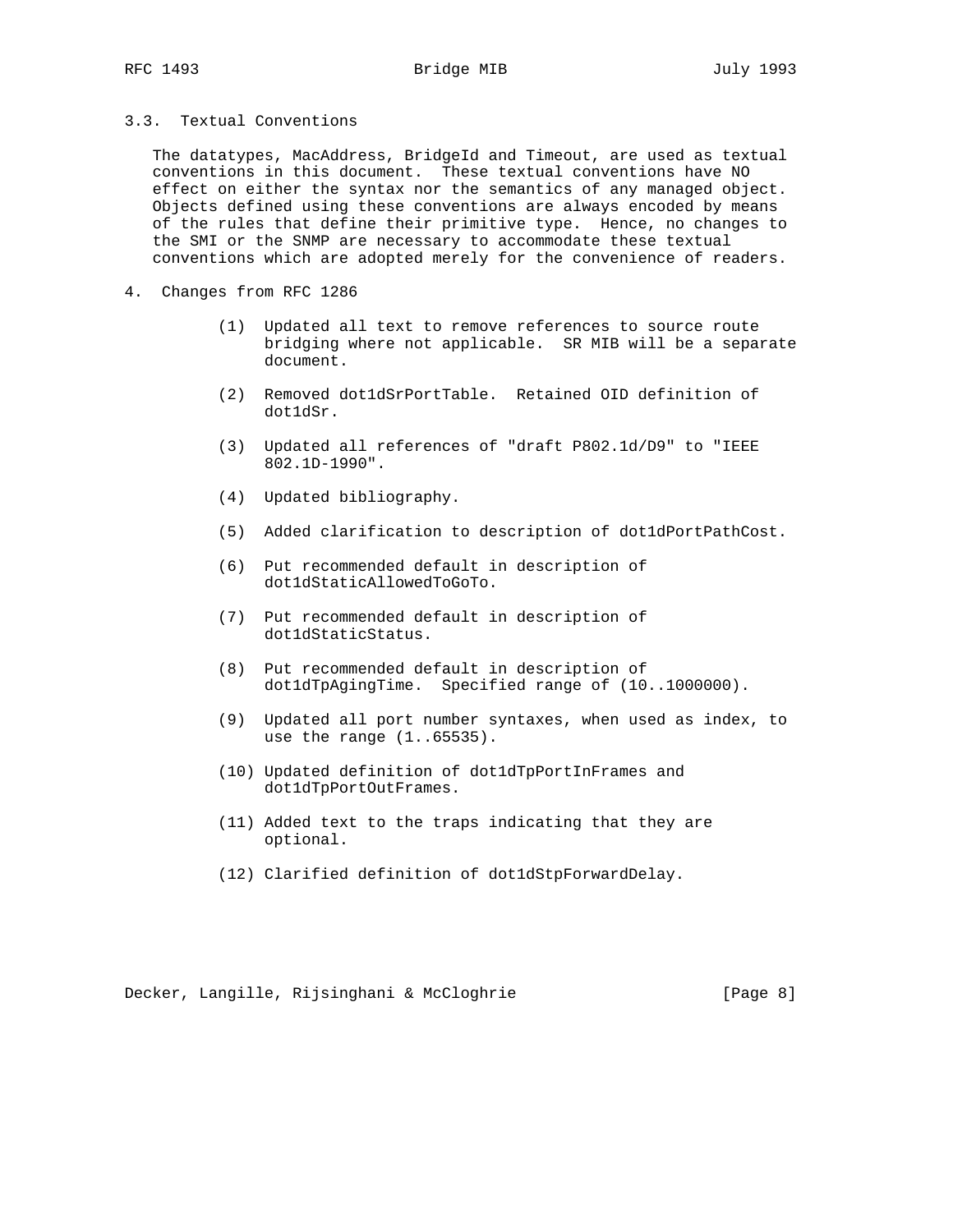# 5. Definitions

BRIDGE-MIB DEFINITIONS ::= BEGIN

IMPORTS

```
 Counter, TimeTicks
         FROM RFC1155-SMI
 mib-2
         FROM RFC1213-MIB
 OBJECT-TYPE
         FROM RFC-1212
 TRAP-TYPE
         FROM RFC-1215;
```
 -- All representations of MAC addresses in this MIB Module -- use, as a textual convention (i.e. this convention does -- not affect their encoding), the data type:

MacAddress ::= OCTET STRING (SIZE (6)) -- a 6 octet address -- in the -- "canonical" -- order -- defined by IEEE 802.1a, i.e., as if it were transmitted -- least significant bit first, even though 802.5 (in -- contrast to other n802.x protocols) requires MAC -- addresses to be transmitted most significant bit first. -- -- 16-bit addresses, if needed, are represented by setting -- their upper 4 octets to all 0's, i.e., AAFF would be -- represented as 00000000AAFF. -- Similarly, all representations of Bridge-Id in this MIB -- Module use, as a textual convention (i.e. this -- convention does not affect their encoding), the data -- type: BridgeId  $::=$  OCTET STRING (SIZE  $(8)$ ) -- the -- Bridge-Identifier -- as used in the -- Spanning Tree -- Protocol to uniquely identify a bridge. Its first two -- octets (in network byte order) contain a priority -- value and its last 6 octets contain the MAC address -- used to refer to a bridge in a unique fashion -- (typically, the numerically smallest MAC address -- of all ports on the bridge).

Decker, Langille, Rijsinghani & McCloghrie [Page 9]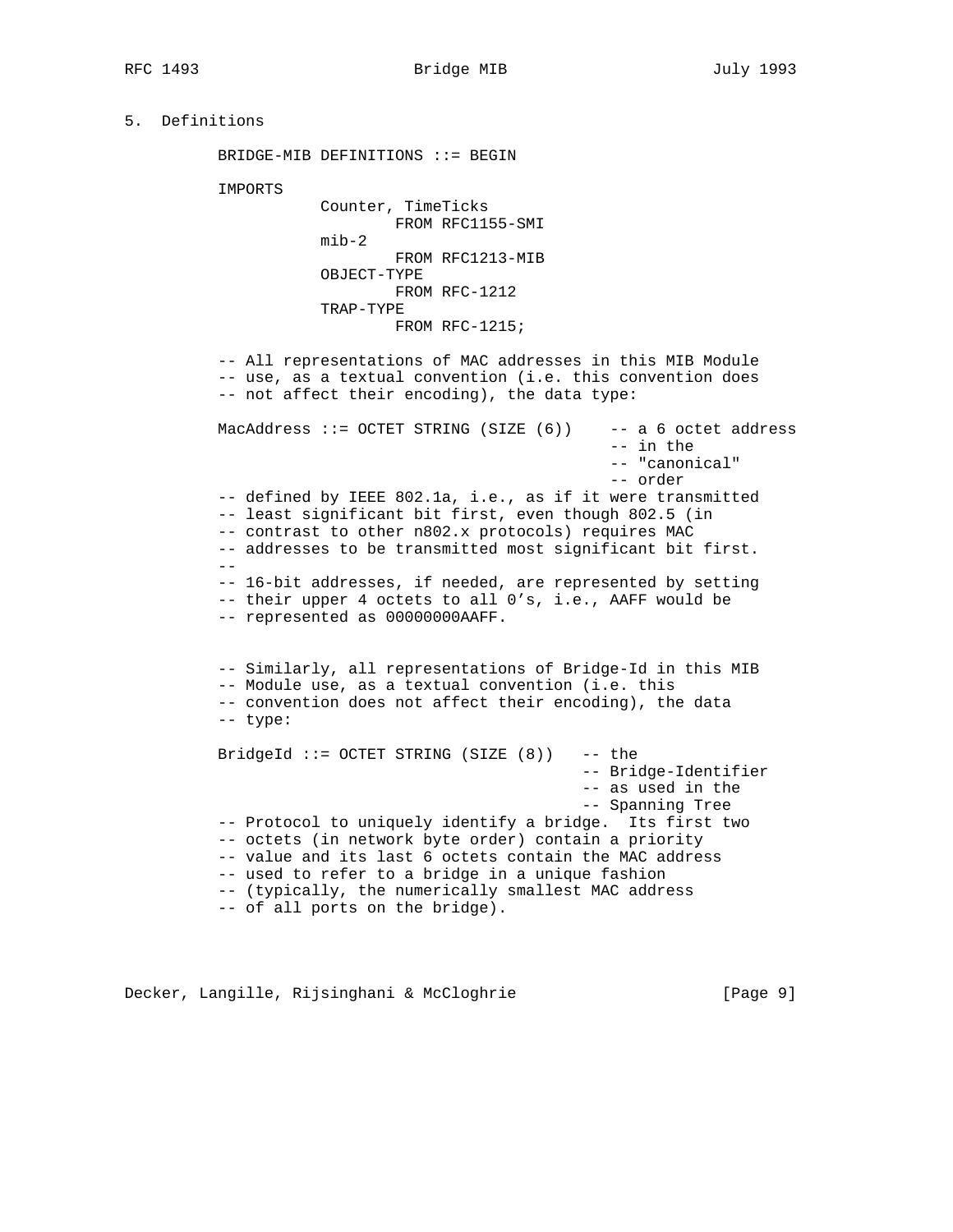RFC 1493 Bridge MIB July 1993

 -- Several objects in this MIB module represent values of -- timers used by the Spanning Tree Protocol. In this -- MIB, these timers have values in units of hundreths of  $--$  a second (i.e.  $1/100$  secs). -- These timers, when stored in a Spanning Tree Protocol's -- BPDU, are in units of 1/256 seconds. Note, however, -- that 802.1D-1990 specifies a settable granularity of -- no more than 1 second for these timers. To avoid -- ambiguity, a data type is defined here as a textual -- convention and all representation of these timers -- in this MIB module are defined using this data type. An -- algorithm is also defined for converting between the -- different units, to ensure a timer's value is not -- distorted by multiple conversions. -- The data type is: Timeout ::= INTEGER -- a STP timer in units of 1/100 seconds -- To convert a Timeout value into a value in units of -- 1/256 seconds, the following algorithm should be used:  $--$  b = floor(  $(n * 256) / 100$ ) -- -- where: -- floor = quotient [ignore remainder] -- n is the value in 1/100 second units -- b is the value in 1/256 second units -- -- To convert the value from 1/256 second units back to -- 1/100 seconds, the following algorithm should be used:  $- -$  -- n = ceiling( (b \* 100) / 256)  $- -$  -- where: -- ceiling = quotient [if remainder is 0], or -- quotient + 1 [if remainder is non-zero] -- n is the value in 1/100 second units -- b is the value in 1/256 second units -- -- Note: it is important that the arithmetic operations are -- done in the order specified (i.e., multiply first, divide -- second).

dot1dBridge OBJECT IDENTIFIER ::= { mib-2 17 }

Decker, Langille, Rijsinghani & McCloghrie [Page 10]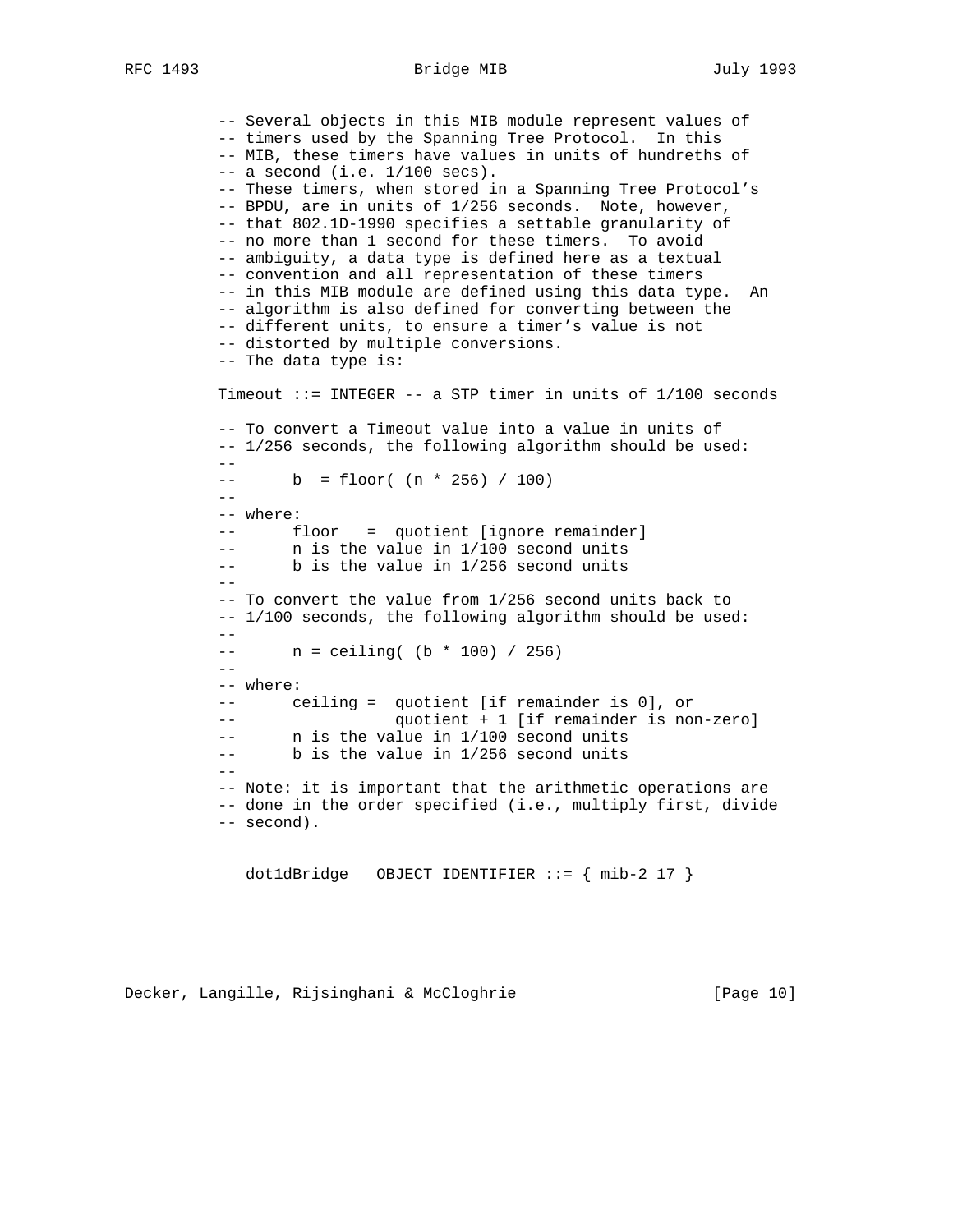RFC 1493 Bridge MIB July 1993

 -- groups in the Bridge MIB dot1dBase OBJECT IDENTIFIER  $::=$  { dot1dBridge 1 } dot1dStp OBJECT IDENTIFIER ::= { dot1dBridge 2 } dot1dSr OBJECT IDENTIFIER ::= { dot1dBridge 3 } -- separately documented dot1dTp OBJECT IDENTIFIER ::= { dot1dBridge 4 } dot1dStatic OBJECT IDENTIFIER ::= { dot1dBridge 5 } -- the dot1dBase group -- Implementation of the dot1dBase group is mandatory for all -- bridges. dot1dBaseBridgeAddress OBJECT-TYPE SYNTAX MacAddress ACCESS read-only STATUS mandatory DESCRIPTION "The MAC address used by this bridge when it must be referred to in a unique fashion. It is recommended that this be the numerically smallest MAC address of all ports that belong to this bridge. However it is only required to be unique. When concatenated with dot1dStpPriority a unique BridgeIdentifier is formed which is used in the Spanning Tree Protocol." REFERENCE "IEEE 802.1D-1990: Sections 6.4.1.1.3 and 3.12.5"  $::= \{ dot1dBase 1 \}$  dot1dBaseNumPorts OBJECT-TYPE SYNTAX INTEGER ACCESS read-only STATUS mandatory DESCRIPTION "The number of ports controlled by this bridging entity." REFERENCE "IEEE 802.1D-1990: Section 6.4.1.1.3"  $::=$  { dot1dBase 2 } dot1dBaseType OBJECT-TYPE

Decker, Langille, Rijsinghani & McCloghrie [Page 11]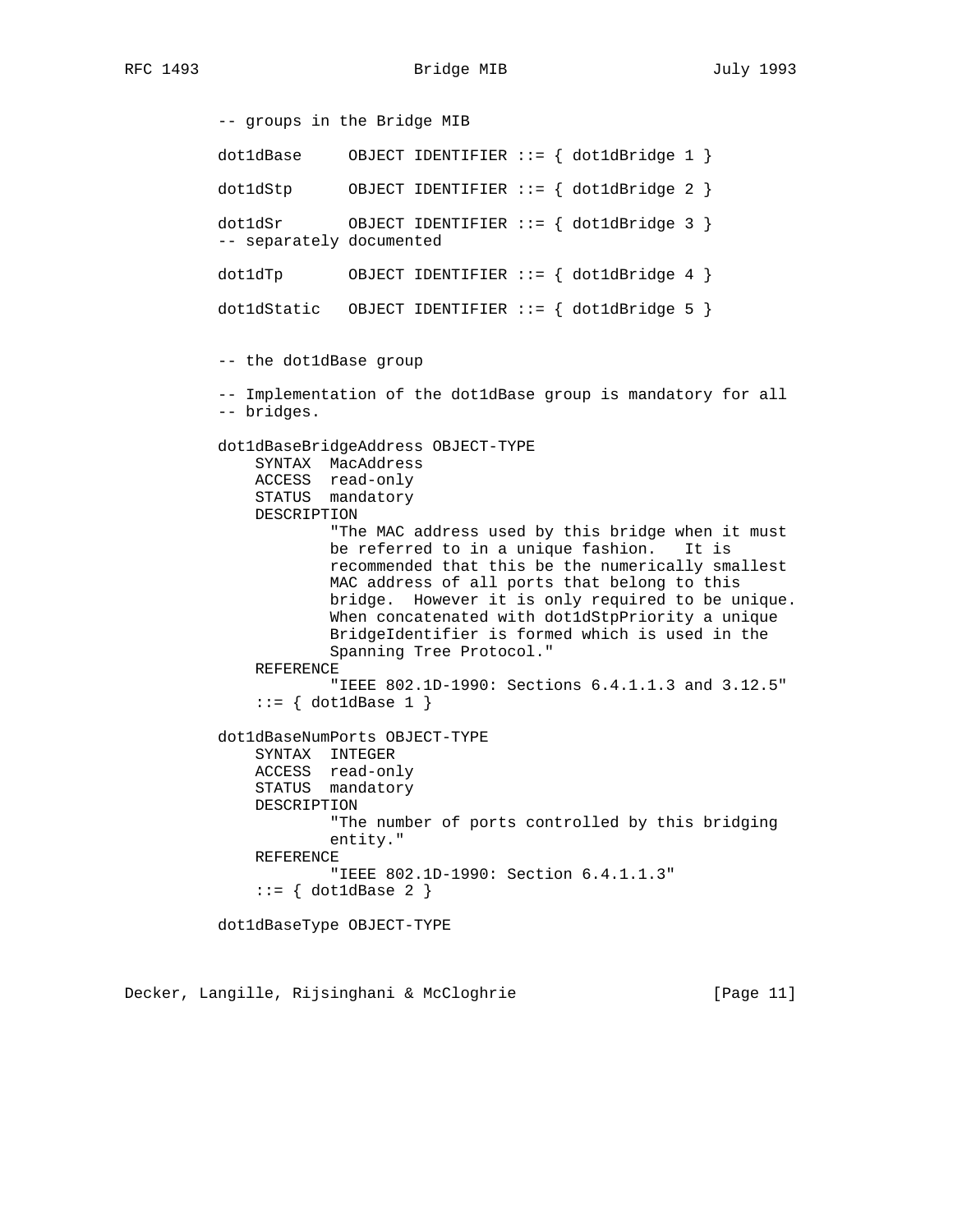```
 SYNTAX INTEGER {
                          unknown(1),
                           transparent-only(2),
                          sourceroute-only(3),
                      \text{str}(4) }
               ACCESS read-only
               STATUS mandatory
               DESCRIPTION
                       "Indicates what type of bridging this bridge can
                       perform. If a bridge is actually performing a
                       certain type of bridging this will be indicated by
                       entries in the port table for the given type."
              ::= \{ dot1dBase 3 \} -- The Generic Bridge Port Table
          dot1dBasePortTable OBJECT-TYPE
               SYNTAX SEQUENCE OF Dot1dBasePortEntry
               ACCESS not-accessible
               STATUS mandatory
               DESCRIPTION
                       "A table that contains generic information about
                       every port that is associated with this bridge.
                       Transparent, source-route, and srt ports are
                       included."
              ::= { dot1dBase 4 }
          dot1dBasePortEntry OBJECT-TYPE
               SYNTAX Dot1dBasePortEntry
               ACCESS not-accessible
              STATUS mandatory
              DESCRIPTION
                       "A list of information for each port of the
                      bridge."
               REFERENCE
                       "IEEE 802.1D-1990: Section 6.4.2, 6.6.1"
               INDEX { dot1dBasePort }
               ::= { dot1dBasePortTable 1 }
          Dot1dBasePortEntry ::=
               SEQUENCE {
                   dot1dBasePort
                       INTEGER,
                   dot1dBasePortIfIndex
                       INTEGER,
                   dot1dBasePortCircuit
```
Decker, Langille, Rijsinghani & McCloghrie [Page 12]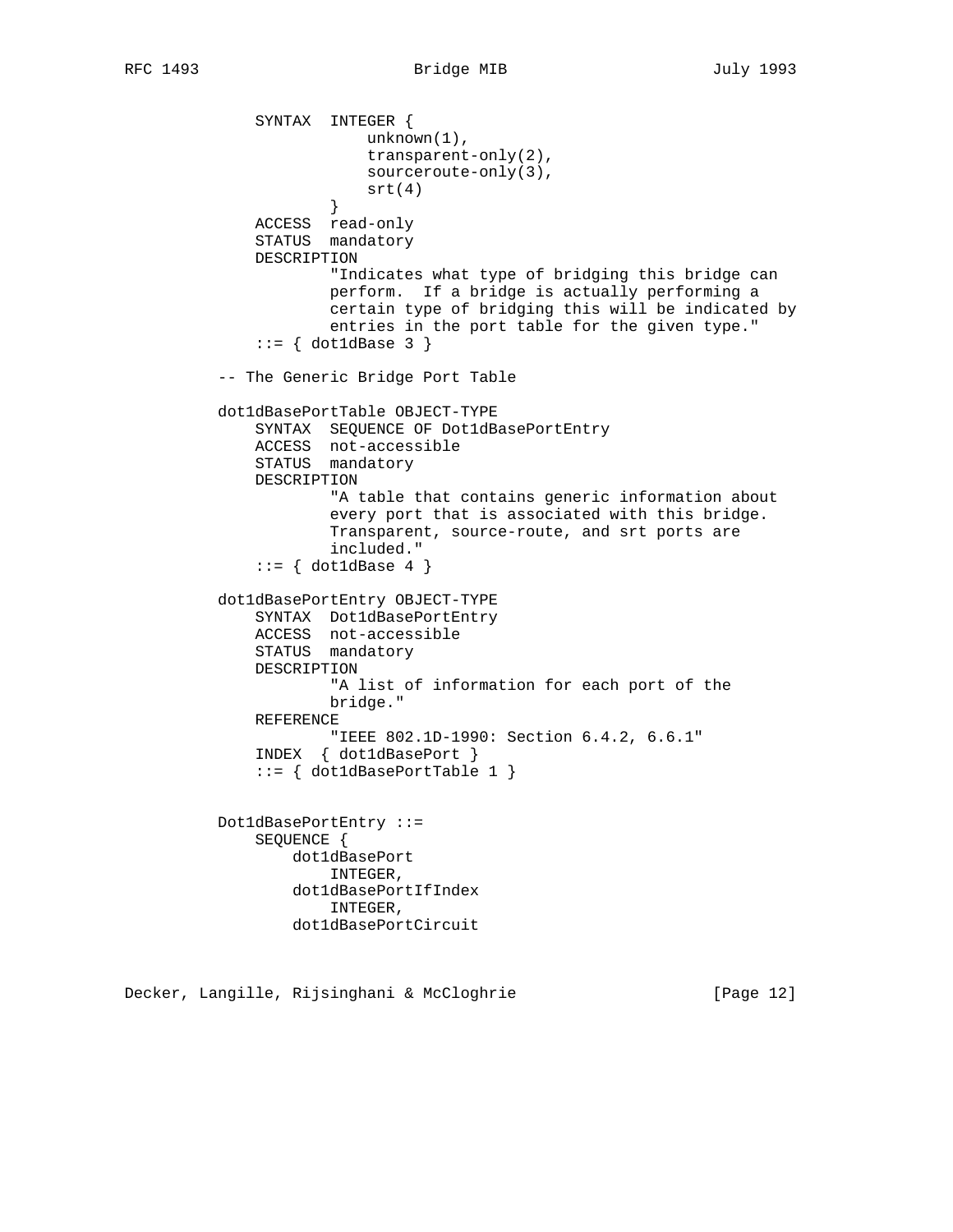```
 OBJECT IDENTIFIER,
                  dot1dBasePortDelayExceededDiscards
                      Counter,
                  dot1dBasePortMtuExceededDiscards
              Counter
 }
          dot1dBasePort OBJECT-TYPE
              SYNTAX INTEGER (1..65535)
              ACCESS read-only
              STATUS mandatory
              DESCRIPTION
                      "The port number of the port for which this entry
                      contains bridge management information."
              ::= { dot1dBasePortEntry 1 }
          dot1dBasePortIfIndex OBJECT-TYPE
              SYNTAX INTEGER
              ACCESS read-only
              STATUS mandatory
              DESCRIPTION
                      "The value of the instance of the ifIndex object,
                      defined in MIB-II, for the interface corresponding
                      to this port."
              ::= { dot1dBasePortEntry 2 }
          dot1dBasePortCircuit OBJECT-TYPE
              SYNTAX OBJECT IDENTIFIER
 ACCESS read-only
STATUS mandatory
              DESCRIPTION
                      "For a port which (potentially) has the same value
                      of dot1dBasePortIfIndex as another port on the
                      same bridge, this object contains the name of an
                      object instance unique to this port. For example,
                      in the case where multiple ports correspond one-
                      to-one with multiple X.25 virtual circuits, this
                      value might identify an (e.g., the first) object
                      instance associated with the X.25 virtual circuit
                      corresponding to this port.
                      For a port which has a unique value of
                      dot1dBasePortIfIndex, this object can have the
                      value { 0 0 }."
              ::= { dot1dBasePortEntry 3 }
          dot1dBasePortDelayExceededDiscards OBJECT-TYPE
              SYNTAX Counter
```
Decker, Langille, Rijsinghani & McCloghrie [Page 13]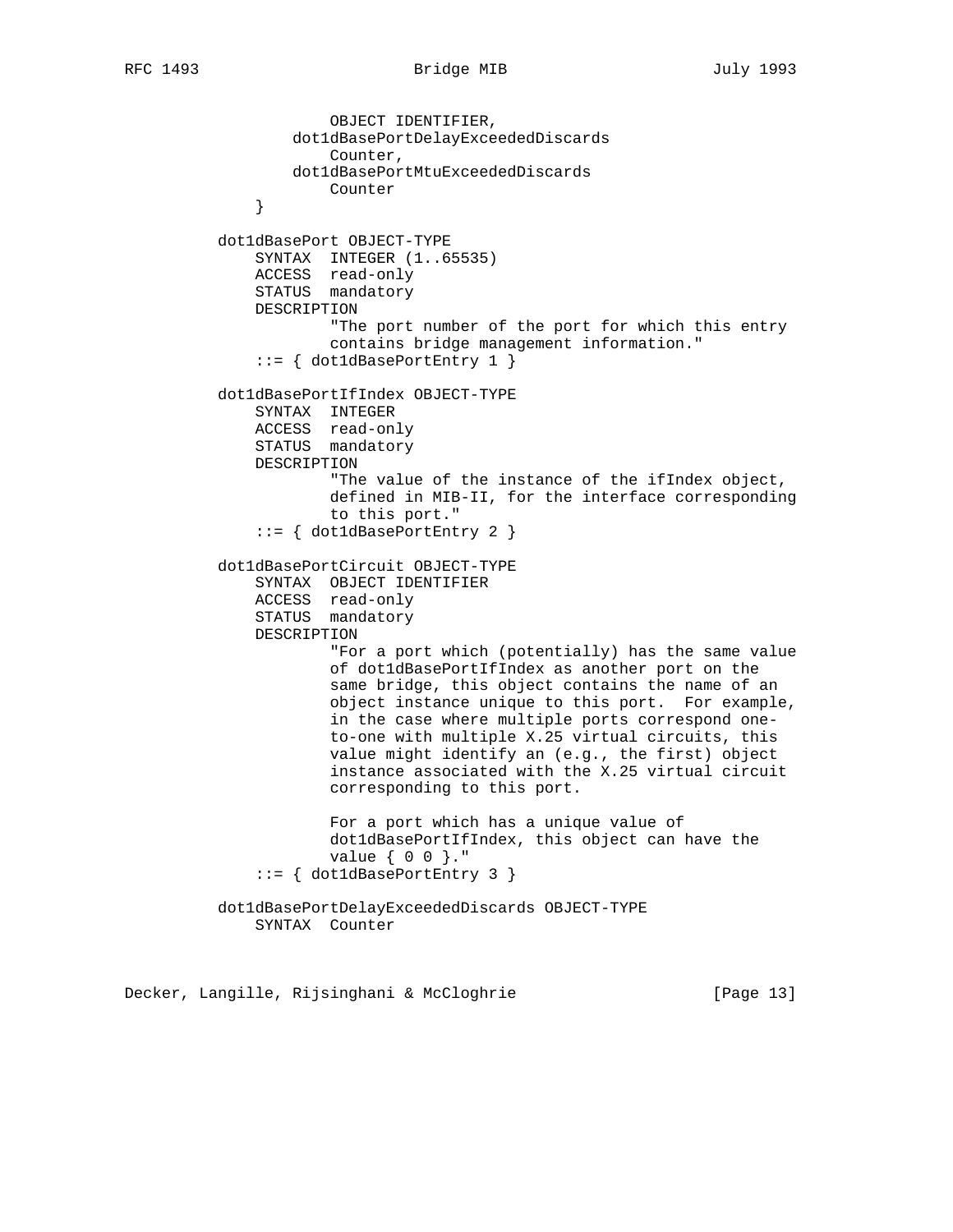```
 ACCESS read-only
              STATUS mandatory
              DESCRIPTION
                      "The number of frames discarded by this port due
                      to excessive transit delay through the bridge. It
                      is incremented by both transparent and source
                      route bridges."
              REFERENCE
                       "IEEE 802.1D-1990: Section 6.6.1.1.3"
              ::= { dot1dBasePortEntry 4 }
          dot1dBasePortMtuExceededDiscards OBJECT-TYPE
              SYNTAX Counter
 ACCESS read-only
STATUS mandatory
              DESCRIPTION
                      "The number of frames discarded by this port due
                      to an excessive size. It is incremented by both
                      transparent and source route bridges."
              REFERENCE
                      "IEEE 802.1D-1990: Section 6.6.1.1.3"
              ::= { dot1dBasePortEntry 5 }
          -- the dot1dStp group
          -- Implementation of the dot1dStp group is optional. It is
          -- implemented by those bridges that support the Spanning Tree
          -- Protocol.
          dot1dStpProtocolSpecification OBJECT-TYPE
              SYNTAX INTEGER {
                         unknown(1),
                         decLb100(2),
                     ieee8021d(3)<br>}
 }
 ACCESS read-only
STATUS mandatory
              DESCRIPTION
                      "An indication of what version of the Spanning
                      Tree Protocol is being run. The value
                      'decLb100(2)' indicates the DEC LANbridge 100
                      Spanning Tree protocol. IEEE 802.1d
                      implementations will return 'ieee8021d(3)'. If
                      future versions of the IEEE Spanning Tree Protocol
                      are released that are incompatible with the
                      current version a new value will be defined."
```
Decker, Langille, Rijsinghani & McCloghrie [Page 14]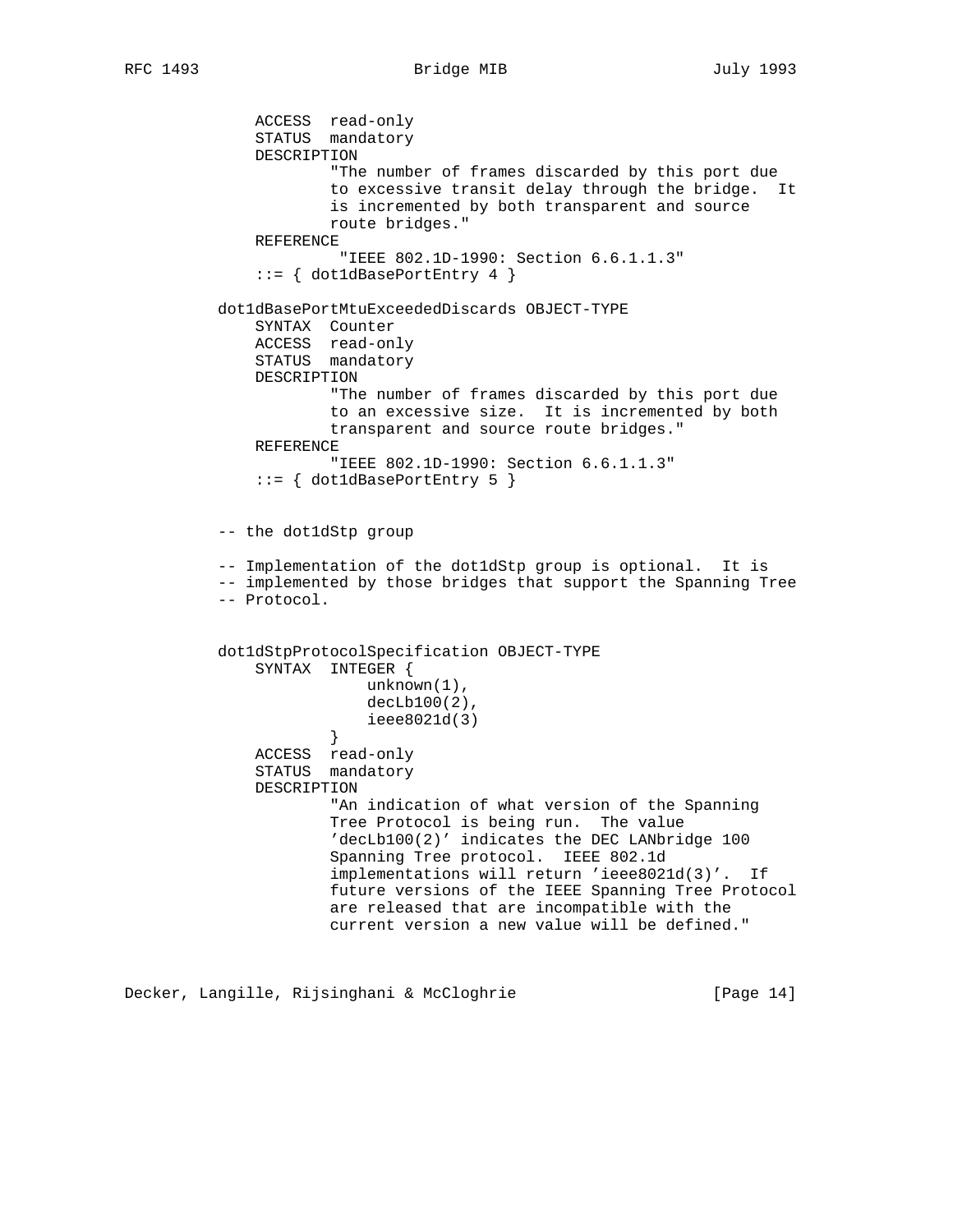$::= \{ dot1dStp 1 \}$  dot1dStpPriority OBJECT-TYPE SYNTAX INTEGER (0..65535) ACCESS read-write STATUS mandatory DESCRIPTION "The value of the write-able portion of the Bridge ID, i.e., the first two octets of the (8 octet long) Bridge ID. The other (last) 6 octets of the Bridge ID are given by the value of dot1dBaseBridgeAddress." REFERENCE "IEEE 802.1D-1990: Section 4.5.3.7"  $::= \{ dot1dStp 2 \}$  dot1dStpTimeSinceTopologyChange OBJECT-TYPE SYNTAX TimeTicks ACCESS read-only STATUS mandatory DESCRIPTION "The time (in hundredths of a second) since the last time a topology change was detected by the bridge entity." REFERENCE "IEEE 802.1D-1990: Section 6.8.1.1.3"  $::= \{ dot1dStp 3 \}$  dot1dStpTopChanges OBJECT-TYPE SYNTAX Counter ACCESS read-only STATUS mandatory DESCRIPTION "The total number of topology changes detected by this bridge since the management entity was last reset or initialized." REFERENCE "IEEE 802.1D-1990: Section 6.8.1.1.3"  $::= \{ dot1dStp 4 \}$  dot1dStpDesignatedRoot OBJECT-TYPE SYNTAX BridgeId ACCESS read-only STATUS mandatory DESCRIPTION "The bridge identifier of the root of the spanning tree as determined by the Spanning Tree Protocol as executed by this node. This value is used as

Decker, Langille, Rijsinghani & McCloghrie [Page 15]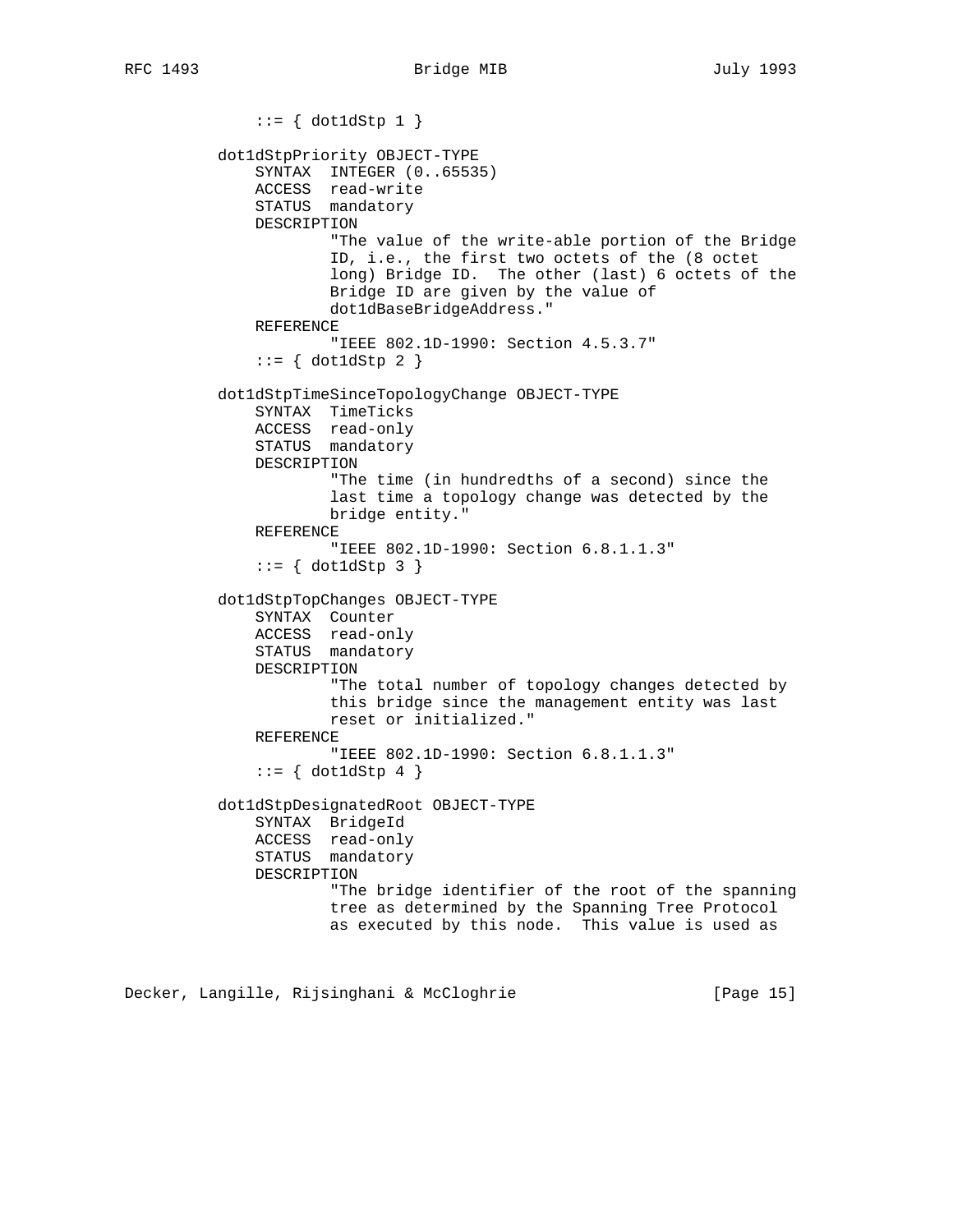the Root Identifier parameter in all Configuration Bridge PDUs originated by this node." REFERENCE "IEEE 802.1D-1990: Section 4.5.3.1"  $::= \{ dot1dStp 5 \}$  dot1dStpRootCost OBJECT-TYPE SYNTAX INTEGER ACCESS read-only STATUS mandatory DESCRIPTION "The cost of the path to the root as seen from this bridge." REFERENCE "IEEE 802.1D-1990: Section 4.5.3.2"  $::= \{ dot1dStp 6 \}$  dot1dStpRootPort OBJECT-TYPE SYNTAX INTEGER ACCESS read-only STATUS mandatory DESCRIPTION "The port number of the port which offers the lowest cost path from this bridge to the root bridge." REFERENCE "IEEE 802.1D-1990: Section 4.5.3.3"  $::=$  { dot1dStp 7 } dot1dStpMaxAge OBJECT-TYPE SYNTAX Timeout ACCESS read-only STATUS mandatory DESCRIPTION "The maximum age of Spanning Tree Protocol information learned from the network on any port before it is discarded, in units of hundredths of a second. This is the actual value that this bridge is currently using." REFERENCE "IEEE 802.1D-1990: Section 4.5.3.4"  $::=$  { dot1dStp 8 } dot1dStpHelloTime OBJECT-TYPE SYNTAX Timeout ACCESS read-only STATUS mandatory DESCRIPTION

Decker, Langille, Rijsinghani & McCloghrie [Page 16]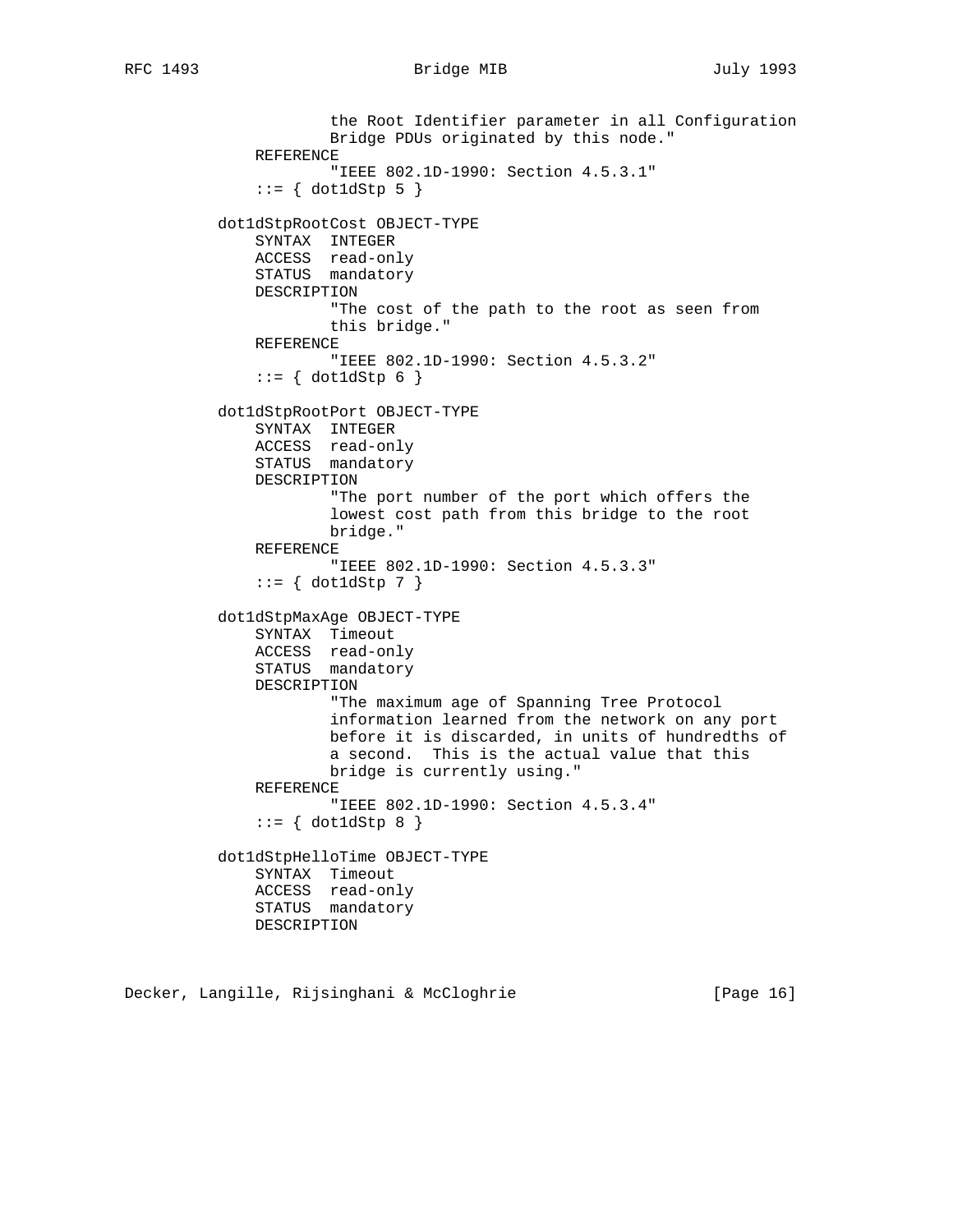```
 "The amount of time between the transmission of
                       Configuration bridge PDUs by this node on any port
                       when it is the root of the spanning tree or trying
                       to become so, in units of hundredths of a second.
                       This is the actual value that this bridge is
                       currently using."
              REFERENCE
                       "IEEE 802.1D-1990: Section 4.5.3.5"
              ::= \{ dot1dStep 9 \} dot1dStpHoldTime OBJECT-TYPE
              SYNTAX INTEGER
              ACCESS read-only
              STATUS mandatory
              DESCRIPTION
                       "This time value determines the interval length
                       during which no more than two Configuration bridge
                       PDUs shall be transmitted by this node, in units
                       of hundredths of a second."
              REFERENCE
                       "IEEE 802.1D-1990: Section 4.5.3.14"
              ::= { dot1dStp 10 }
          dot1dStpForwardDelay OBJECT-TYPE
              SYNTAX Timeout
 ACCESS read-only
STATUS mandatory
              DESCRIPTION
                       "This time value, measured in units of hundredths
                       of a second, controls how fast a port changes its
                       spanning state when moving towards the Forwarding
                       state. The value determines how long the port
                       stays in each of the Listening and Learning
                      states, which precede the Forwarding state. This
                       value is also used, when a topology change has
                      been detected and is underway, to age all dynamic
                       entries in the Forwarding Database. [Note that
                       this value is the one that this bridge is
                       currently using, in contrast to
                       dot1dStpBridgeForwardDelay which is the value that
                       this bridge and all others would start using
                       if/when this bridge were to become the root.]"
              REFERENCE
                      "IEEE 802.1D-1990: Section 4.5.3.6"
               ::= { dot1dStp 11 }
          dot1dStpBridgeMaxAge OBJECT-TYPE
              SYNTAX Timeout (600..4000)
```
Decker, Langille, Rijsinghani & McCloghrie [Page 17]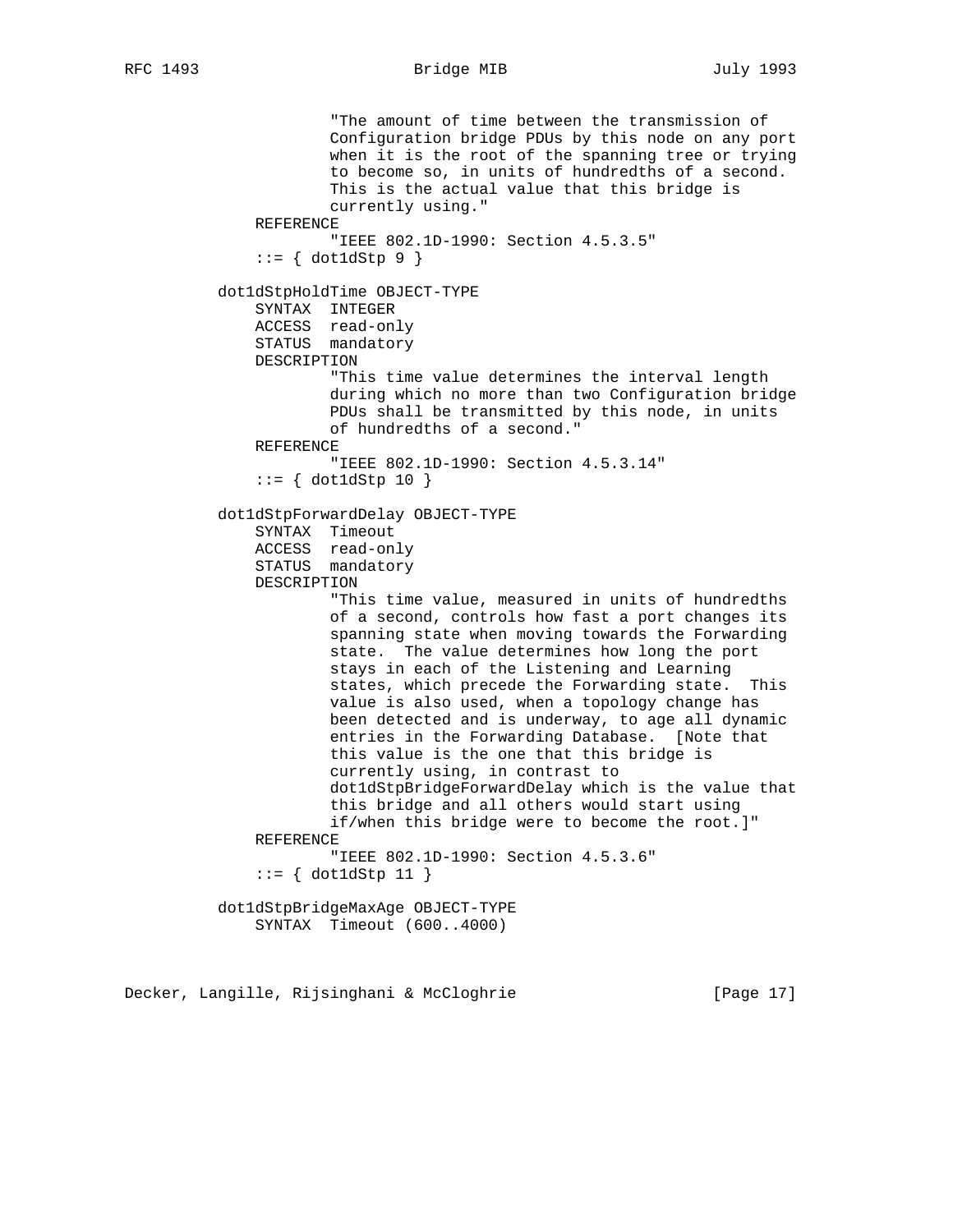ACCESS read-write STATUS mandatory DESCRIPTION "The value that all bridges use for MaxAge when this bridge is acting as the root. Note that 802.1D-1990 specifies that the range for this parameter is related to the value of dot1dStpBridgeHelloTime. The granularity of this timer is specified by 802.1D-1990 to be 1 second. An agent may return a badValue error if a set is attempted to a value which is not a whole number of seconds." REFERENCE "IEEE 802.1D-1990: Section 4.5.3.8" ::= { dot1dStp 12 } dot1dStpBridgeHelloTime OBJECT-TYPE SYNTAX Timeout (100..1000) ACCESS read-write STATUS mandatory DESCRIPTION "The value that all bridges use for HelloTime when this bridge is acting as the root. The granularity of this timer is specified by 802.1D- 1990 to be 1 second. An agent may return a badValue error if a set is attempted to a value which is not a whole number of seconds." REFERENCE "IEEE 802.1D-1990: Section 4.5.3.9"  $::= \{ dot1dStp 13 \}$  dot1dStpBridgeForwardDelay OBJECT-TYPE SYNTAX Timeout (400..3000) ACCESS read-write STATUS mandatory DESCRIPTION "The value that all bridges use for ForwardDelay when this bridge is acting as the root. Note that 802.1D-1990 specifies that the range for this parameter is related to the value of dot1dStpBridgeMaxAge. The granularity of this timer is specified by 802.1D-1990 to be 1 second. An agent may return a badValue error if a set is attempted to a value which is not a whole number of seconds." REFERENCE "IEEE 802.1D-1990: Section 4.5.3.10"  $::=$  { dot1dStp 14 }

Decker, Langille, Rijsinghani & McCloghrie [Page 18]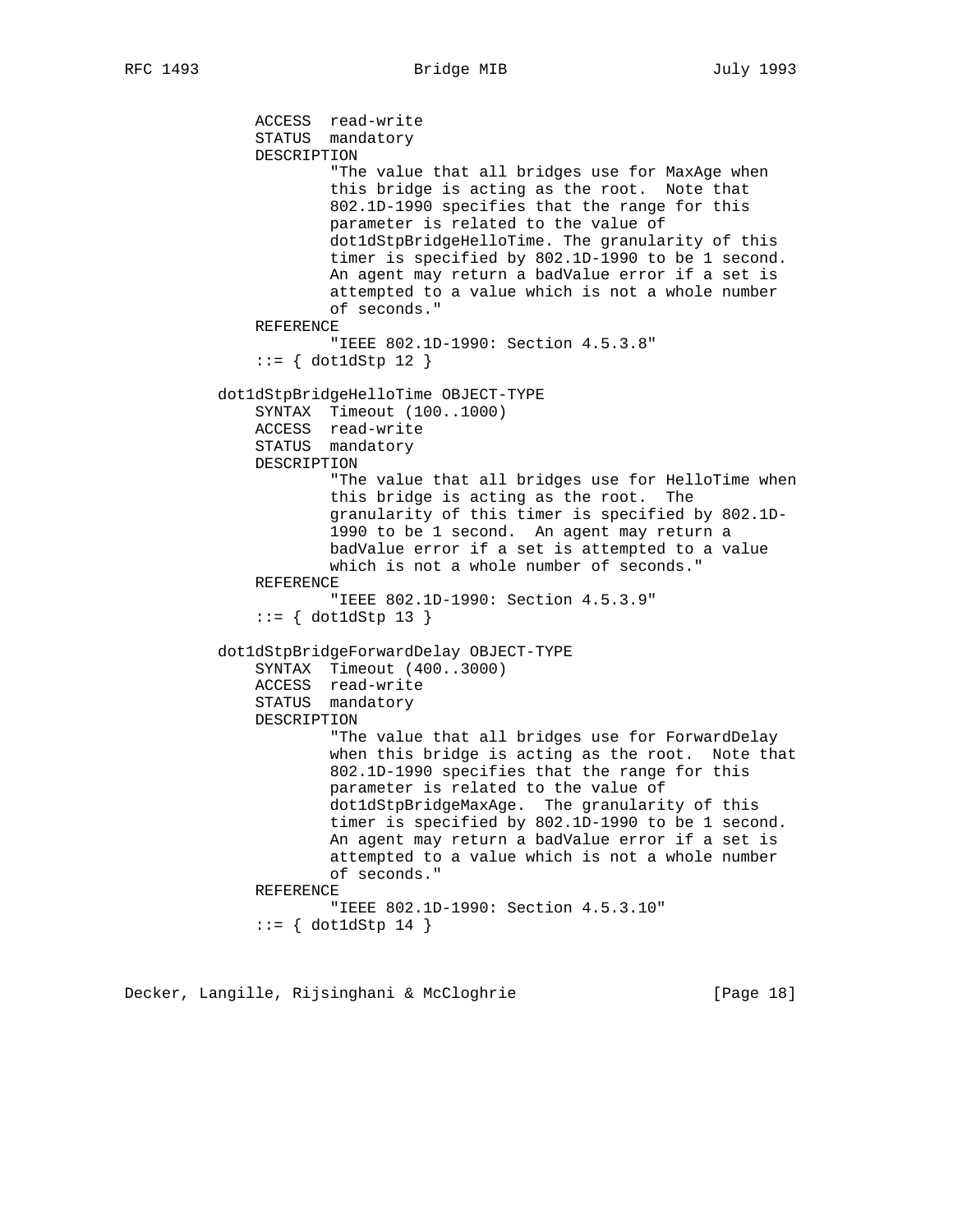-- The Spanning Tree Port Table dot1dStpPortTable OBJECT-TYPE SYNTAX SEQUENCE OF Dot1dStpPortEntry ACCESS not-accessible STATUS mandatory DESCRIPTION "A table that contains port-specific information for the Spanning Tree Protocol." ::= { dot1dStp 15 } dot1dStpPortEntry OBJECT-TYPE SYNTAX Dot1dStpPortEntry ACCESS not-accessible STATUS mandatory DESCRIPTION "A list of information maintained by every port about the Spanning Tree Protocol state for that port." INDEX { dot1dStpPort } ::= { dot1dStpPortTable 1 } Dot1dStpPortEntry ::= SEQUENCE { dot1dStpPort INTEGER, dot1dStpPortPriority INTEGER, dot1dStpPortState INTEGER, dot1dStpPortEnable INTEGER, dot1dStpPortPathCost INTEGER, dot1dStpPortDesignatedRoot BridgeId, dot1dStpPortDesignatedCost INTEGER, dot1dStpPortDesignatedBridge BridgeId, dot1dStpPortDesignatedPort OCTET STRING, dot1dStpPortForwardTransitions Provided a counter } dot1dStpPort OBJECT-TYPE SYNTAX INTEGER (1..65535)

Decker, Langille, Rijsinghani & McCloghrie [Page 19]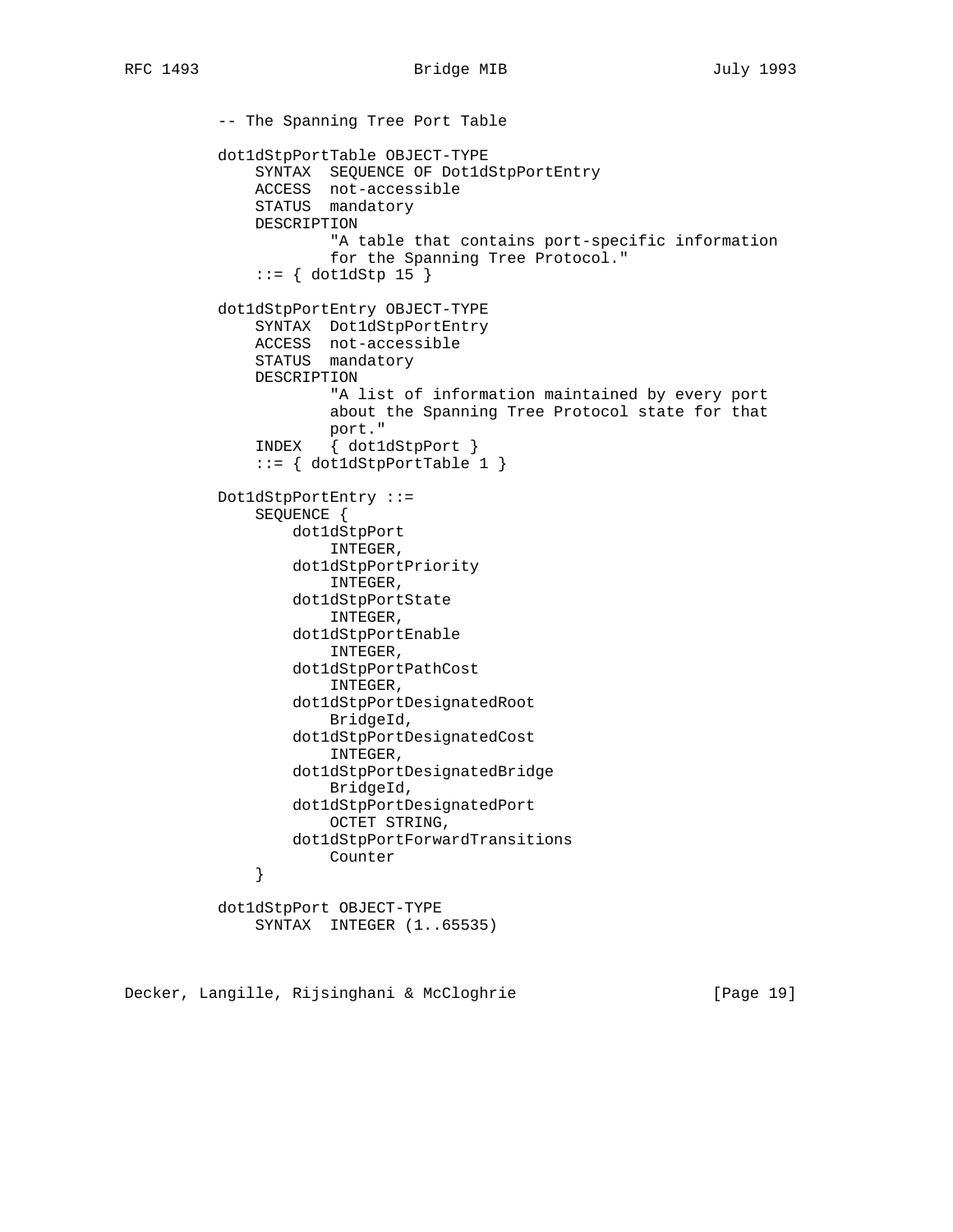```
 ACCESS read-only
               STATUS mandatory
               DESCRIPTION
                       "The port number of the port for which this entry
                       contains Spanning Tree Protocol management
                       information."
               REFERENCE
                       "IEEE 802.1D-1990: Section 6.8.2.1.2"
               ::= { dot1dStpPortEntry 1 }
          dot1dStpPortPriority OBJECT-TYPE
               SYNTAX INTEGER (0..255)
               ACCESS read-write
               STATUS mandatory
               DESCRIPTION
                       "The value of the priority field which is
                       contained in the first (in network byte order)
                       octet of the (2 octet long) Port ID. The other
                       octet of the Port ID is given by the value of
                       dot1dStpPort."
               REFERENCE
                       "IEEE 802.1D-1990: Section 4.5.5.1"
              ::= { dot1dStpPortEntry 2 }
          dot1dStpPortState OBJECT-TYPE
               SYNTAX INTEGER {
                           disabled(1),
                           blocking(2),
                           listening(3),
                           learning(4),
                           forwarding(5),
                          broken(6)
 }
               ACCESS read-only
               STATUS mandatory
               DESCRIPTION
                       "The port's current state as defined by
                       application of the Spanning Tree Protocol. This
                       state controls what action a port takes on
                       reception of a frame. If the bridge has detected
                       a port that is malfunctioning it will place that
                       port into the broken(6) state. For ports which
                       are disabled (see dot1dStpPortEnable), this object
                       will have a value of disabled(1)."
               REFERENCE
                       "IEEE 802.1D-1990: Section 4.5.5.2"
              ::= { dot1dStpPortEntry 3 }
```
Decker, Langille, Rijsinghani & McCloghrie [Page 20]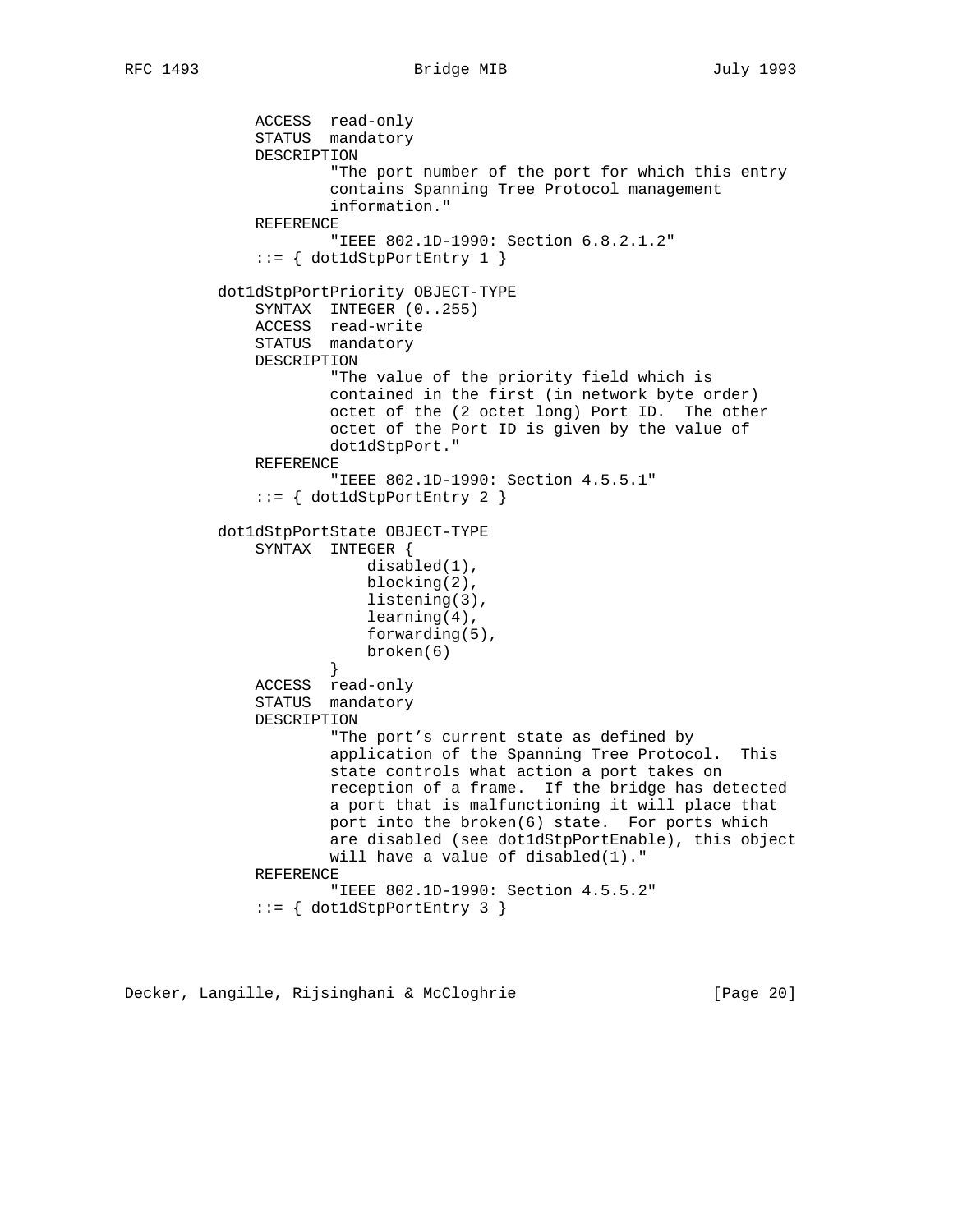dot1dStpPortEnable OBJECT-TYPE SYNTAX INTEGER { enabled(1), disabled(2) } ACCESS read-write STATUS mandatory DESCRIPTION "The enabled/disabled status of the port." REFERENCE "IEEE 802.1D-1990: Section 4.5.5.2" ::= { dot1dStpPortEntry 4 } dot1dStpPortPathCost OBJECT-TYPE SYNTAX INTEGER (1..65535) ACCESS read-write STATUS mandatory DESCRIPTION "The contribution of this port to the path cost of paths towards the spanning tree root which include this port. 802.1D-1990 recommends that the default value of this parameter be in inverse proportion to the speed of the attached LAN." REFERENCE "IEEE 802.1D-1990: Section 4.5.5.3"  $::=$  { dot1dStpPortEntry 5 } dot1dStpPortDesignatedRoot OBJECT-TYPE SYNTAX BridgeId ACCESS read-only STATUS mandatory DESCRIPTION "The unique Bridge Identifier of the Bridge recorded as the Root in the Configuration BPDUs transmitted by the Designated Bridge for the segment to which the port is attached." REFERENCE "IEEE 802.1D-1990: Section 4.5.5.4" ::= { dot1dStpPortEntry 6 } dot1dStpPortDesignatedCost OBJECT-TYPE SYNTAX INTEGER ACCESS read-only STATUS mandatory DESCRIPTION "The path cost of the Designated Port of the segment connected to this port. This value is compared to the Root Path Cost field in received

Decker, Langille, Rijsinghani & McCloghrie [Page 21]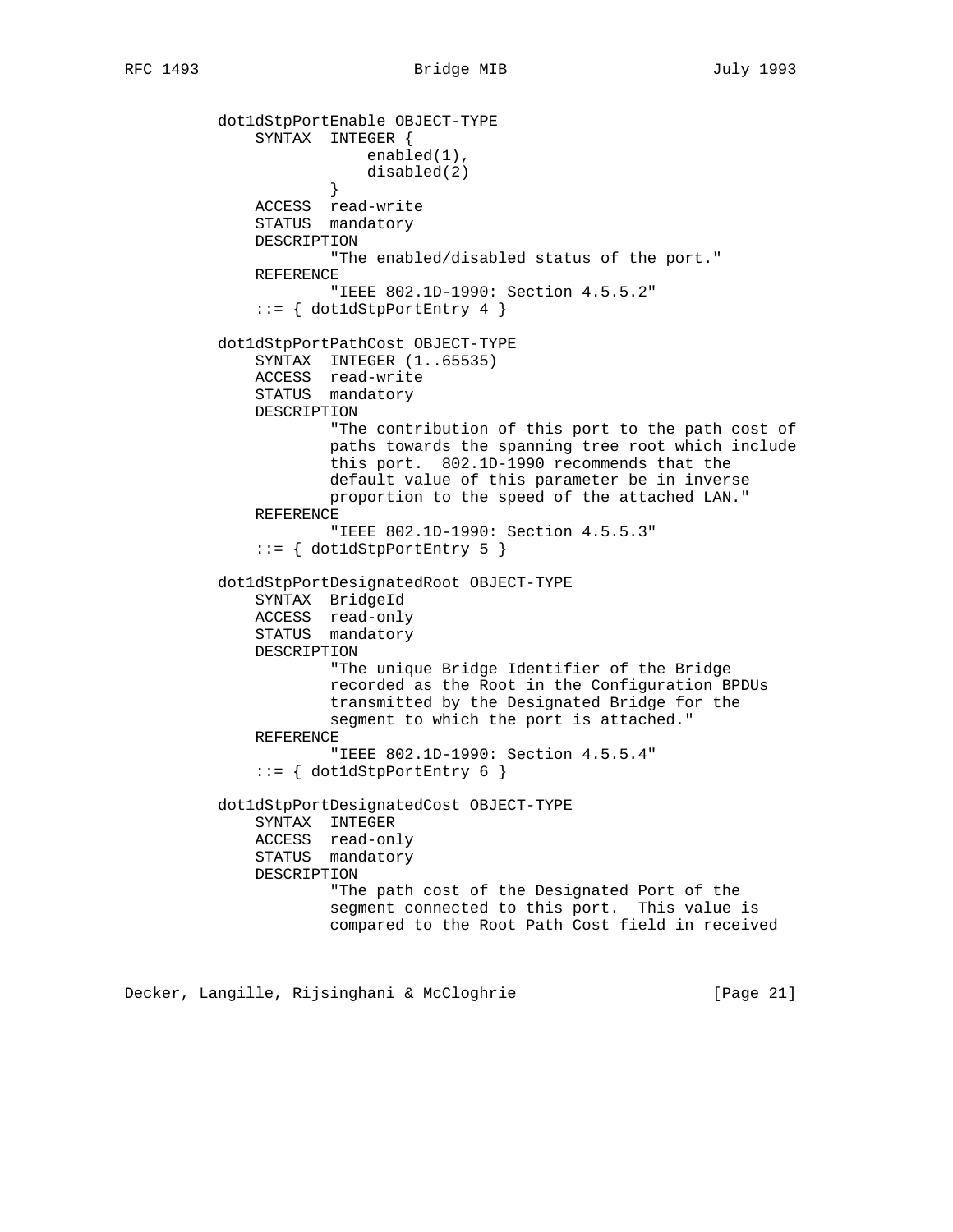RFC 1493 Bridge MIB July 1993

```
 bridge PDUs."
     REFERENCE
             "IEEE 802.1D-1990: Section 4.5.5.5"
     ::= { dot1dStpPortEntry 7 }
 dot1dStpPortDesignatedBridge OBJECT-TYPE
     SYNTAX BridgeId
     ACCESS read-only
     STATUS mandatory
     DESCRIPTION
             "The Bridge Identifier of the bridge which this
             port considers to be the Designated Bridge for
             this port's segment."
     REFERENCE
             "IEEE 802.1D-1990: Section 4.5.5.6"
     ::= { dot1dStpPortEntry 8 }
 dot1dStpPortDesignatedPort OBJECT-TYPE
     SYNTAX OCTET STRING (SIZE (2))
     ACCESS read-only
     STATUS mandatory
     DESCRIPTION
             "The Port Identifier of the port on the Designated
             Bridge for this port's segment."
     REFERENCE
             "IEEE 802.1D-1990: Section 4.5.5.7"
     ::= { dot1dStpPortEntry 9 }
 dot1dStpPortForwardTransitions OBJECT-TYPE
     SYNTAX Counter
     ACCESS read-only
     STATUS mandatory
     DESCRIPTION
             "The number of times this port has transitioned
             from the Learning state to the Forwarding state."
     ::= { dot1dStpPortEntry 10 }
 -- the dot1dTp group
 -- Implementation of the dot1dTp group is optional. It is
 -- implemented by those bridges that support the transparent
 -- bridging mode. A transparent or SRT bridge will implement
 -- this group.
 dot1dTpLearnedEntryDiscards OBJECT-TYPE
     SYNTAX Counter
```
Decker, Langille, Rijsinghani & McCloghrie [Page 22]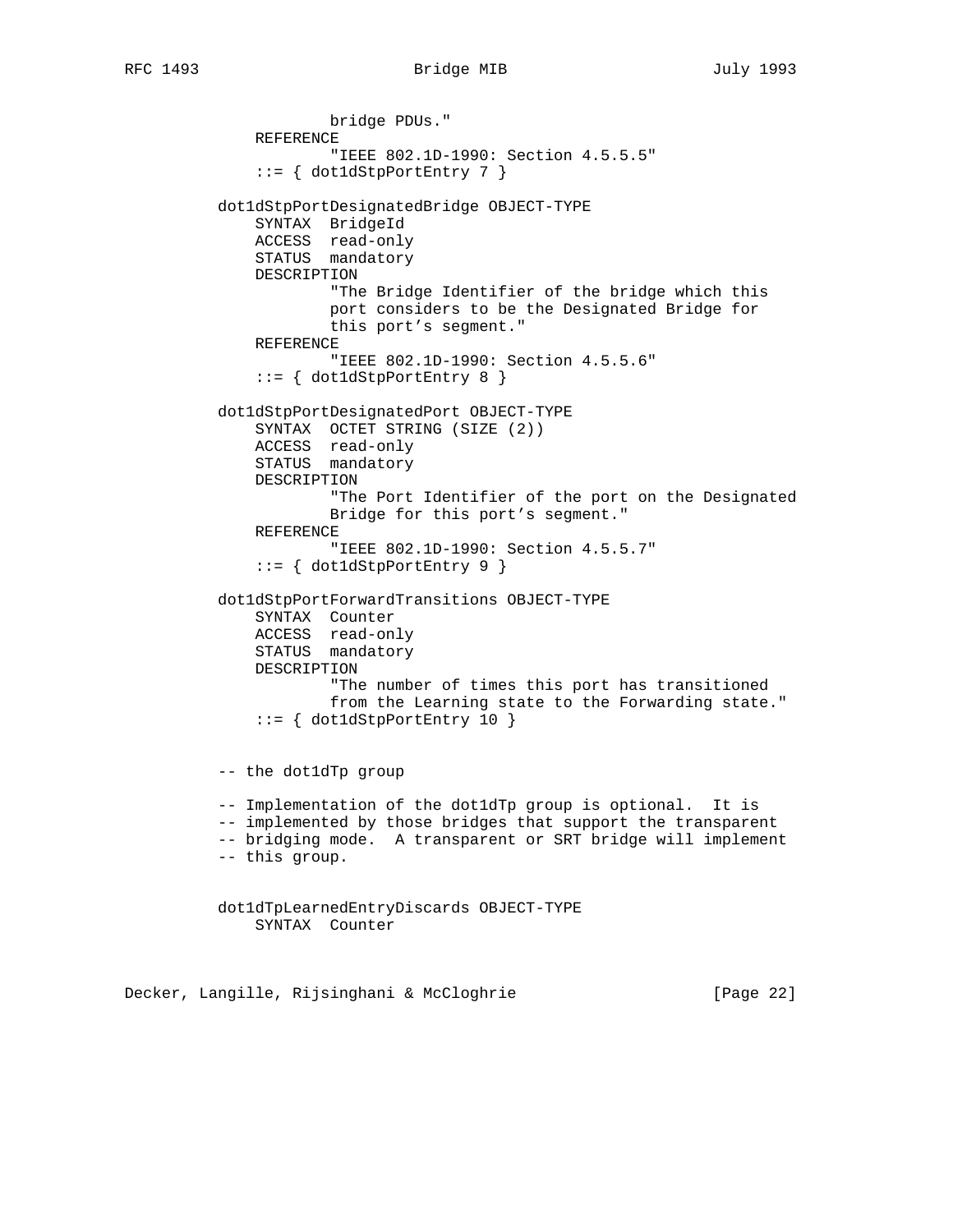```
 ACCESS read-only
     STATUS mandatory
     DESCRIPTION
             "The total number of Forwarding Database entries,
             which have been or would have been learnt, but
             have been discarded due to a lack of space to
             store them in the Forwarding Database. If this
             counter is increasing, it indicates that the
             Forwarding Database is regularly becoming full (a
             condition which has unpleasant performance effects
             on the subnetwork). If this counter has a
             significant value but is not presently increasing,
             it indicates that the problem has been occurring
             but is not persistent."
     REFERENCE
             "IEEE 802.1D-1990: Section 6.7.1.1.3"
    ::= \{ dot1dTp 1 \} dot1dTpAgingTime OBJECT-TYPE
     SYNTAX INTEGER (10..1000000)
     ACCESS read-write
     STATUS mandatory
     DESCRIPTION
             "The timeout period in seconds for aging out
             dynamically learned forwarding information.
             802.1D-1990 recommends a default of 300 seconds."
     REFERENCE
             "IEEE 802.1D-1990: Section 6.7.1.1.3"
    ::= \{ dot1dTp 2 \} -- The Forwarding Database for Transparent Bridges
 dot1dTpFdbTable OBJECT-TYPE
     SYNTAX SEQUENCE OF Dot1dTpFdbEntry
     ACCESS not-accessible
     STATUS mandatory
     DESCRIPTION
             "A table that contains information about unicast
             entries for which the bridge has forwarding and/or
             filtering information. This information is used
             by the transparent bridging function in
             determining how to propagate a received frame."
    ::= { dot1dTp 3 }
 dot1dTpFdbEntry OBJECT-TYPE
     SYNTAX Dot1dTpFdbEntry
    ACCESS not-accessible
```
Decker, Langille, Rijsinghani & McCloghrie [Page 23]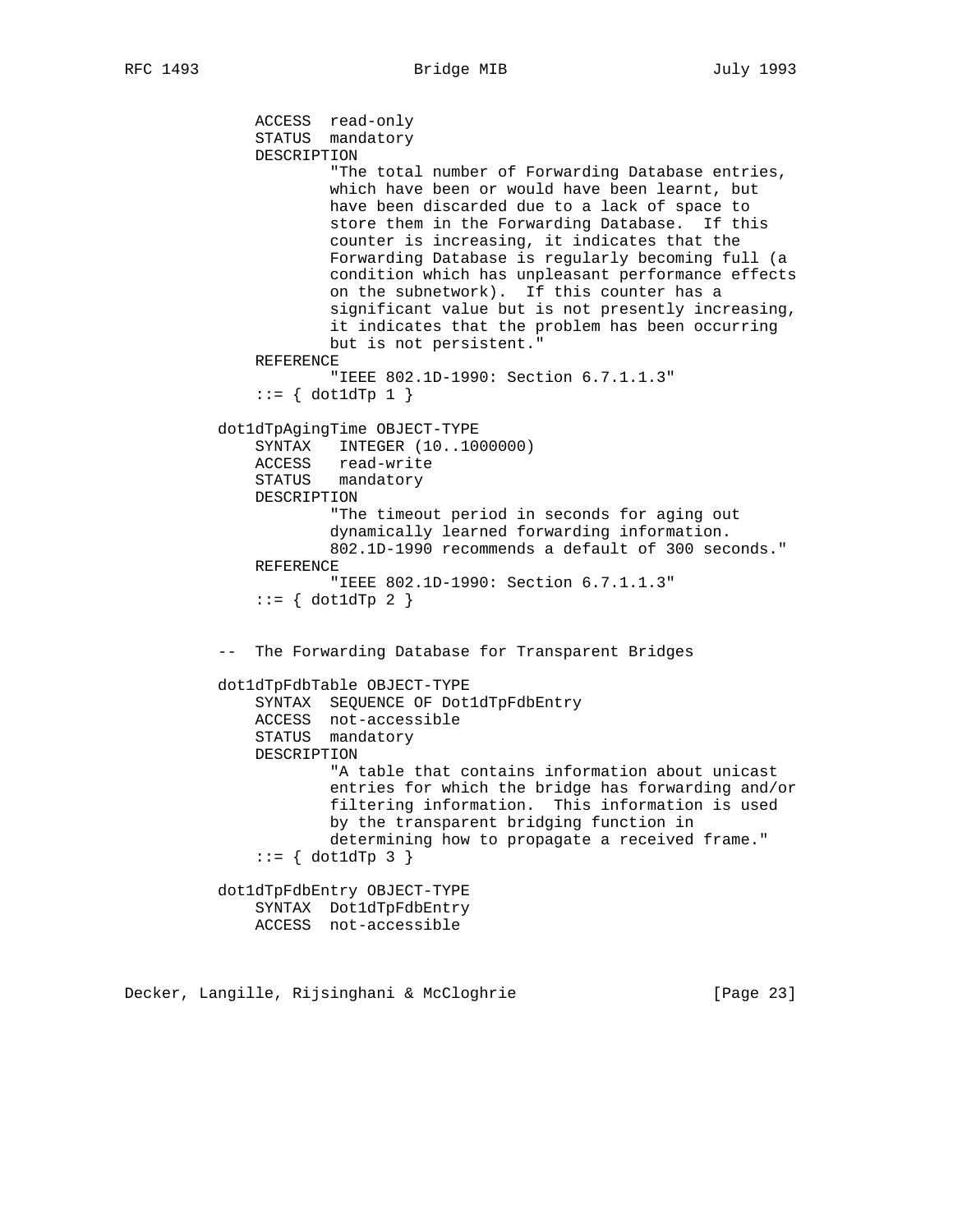```
 STATUS mandatory
               DESCRIPTION
                       "Information about a specific unicast MAC address
                       for which the bridge has some forwarding and/or
                       filtering information."
               INDEX { dot1dTpFdbAddress }
               ::= { dot1dTpFdbTable 1 }
          Dot1dTpFdbEntry ::=
               SEQUENCE {
                   dot1dTpFdbAddress
                       MacAddress,
                   dot1dTpFdbPort
                       INTEGER,
                  dot1dTpFdbStatus
               INTEGER
 }
          dot1dTpFdbAddress OBJECT-TYPE
               SYNTAX MacAddress
               ACCESS read-only
               STATUS mandatory
               DESCRIPTION
                       "A unicast MAC address for which the bridge has
                       forwarding and/or filtering information."
               REFERENCE
                       "IEEE 802.1D-1990: Section 3.9.1, 3.9.2"
              ::= { dot1dTpFdbEntry 1 }
          dot1dTpFdbPort OBJECT-TYPE
               SYNTAX INTEGER
               ACCESS read-only
               STATUS mandatory
               DESCRIPTION
                       "Either the value '0', or the port number of the
                       port on which a frame having a source address
                       equal to the value of the corresponding instance
                       of dot1dTpFdbAddress has been seen. A value of
                       '0' indicates that the port number has not been
                       learned but that the bridge does have some
                       forwarding/filtering information about this
                       address (e.g. in the dot1dStaticTable).
                       Implementors are encouraged to assign the port
                       value to this object whenever it is learned even
                       for addresses for which the corresponding value of
                       dot1dTpFdbStatus is not learned(3)."
              ::= { dot1dTpFdbEntry 2 }
```
Decker, Langille, Rijsinghani & McCloghrie [Page 24]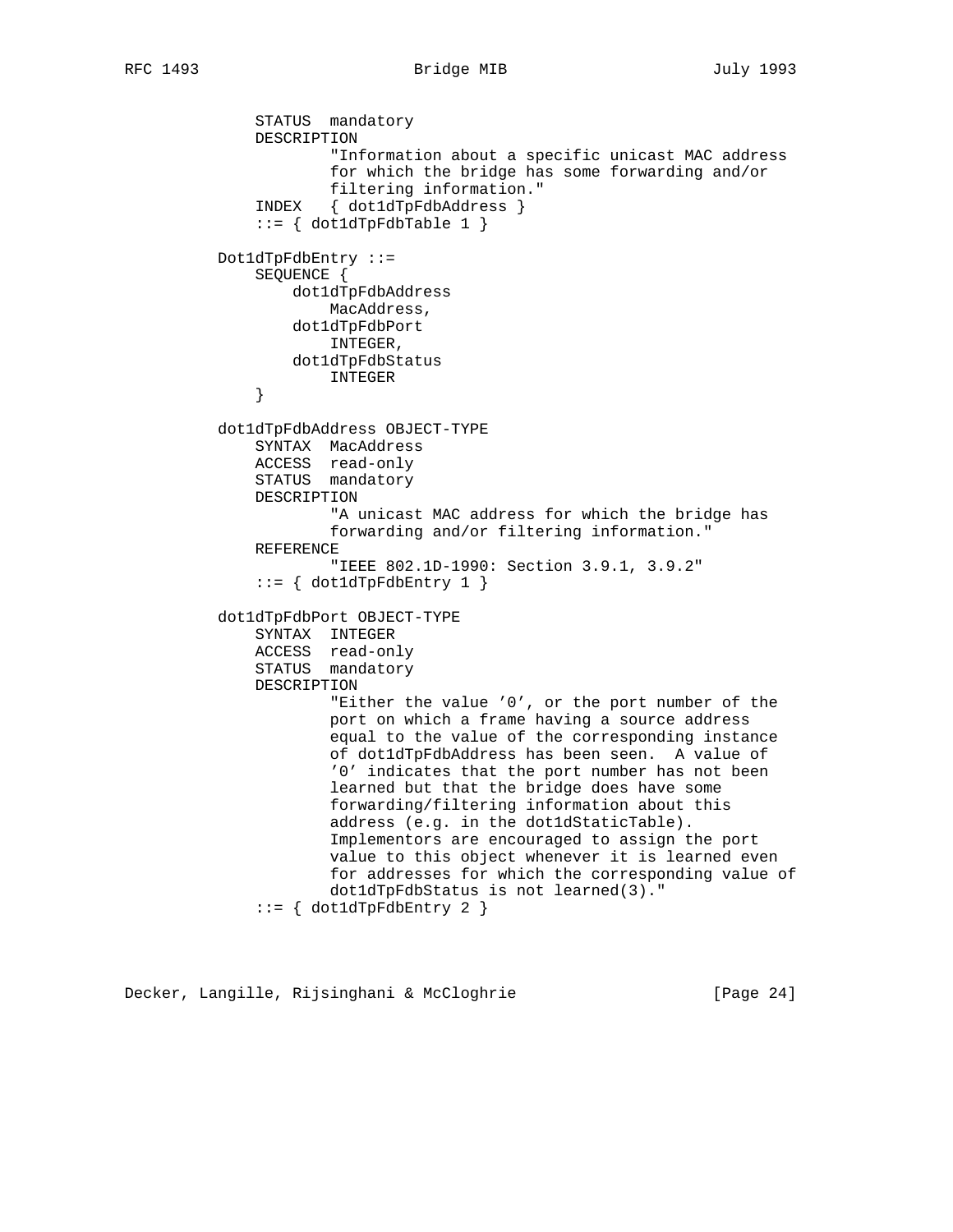dot1dTpFdbStatus OBJECT-TYPE SYNTAX INTEGER { other(1), invalid(2), learned(3), self(4), mgmt(5) } ACCESS read-only STATUS mandatory DESCRIPTION "The status of this entry. The meanings of the values are: other(1) : none of the following. This would include the case where some other MIB object (not the corresponding instance of dot1dTpFdbPort, nor an entry in the dot1dStaticTable) is being used to determine if and how frames addressed to the value of the corresponding instance of dot1dTpFdbAddress are being forwarded. invalid(2) : this entry is not longer valid (e.g., it was learned but has since aged-out), but has not yet been flushed from the table. learned(3) : the value of the corresponding instance of dot1dTpFdbPort was learned, and is being used. self(4) : the value of the corresponding instance of dot1dTpFdbAddress represents one of the bridge's addresses. The corresponding instance of dot1dTpFdbPort indicates which of the bridge's ports has this address. mgmt(5) : the value of the corresponding instance of dot1dTpFdbAddress is also the value of an existing instance of dot1dStaticAddress."  $::=$  { dot1dTpFdbEntry 3 }

Decker, Langille, Rijsinghani & McCloghrie [Page 25]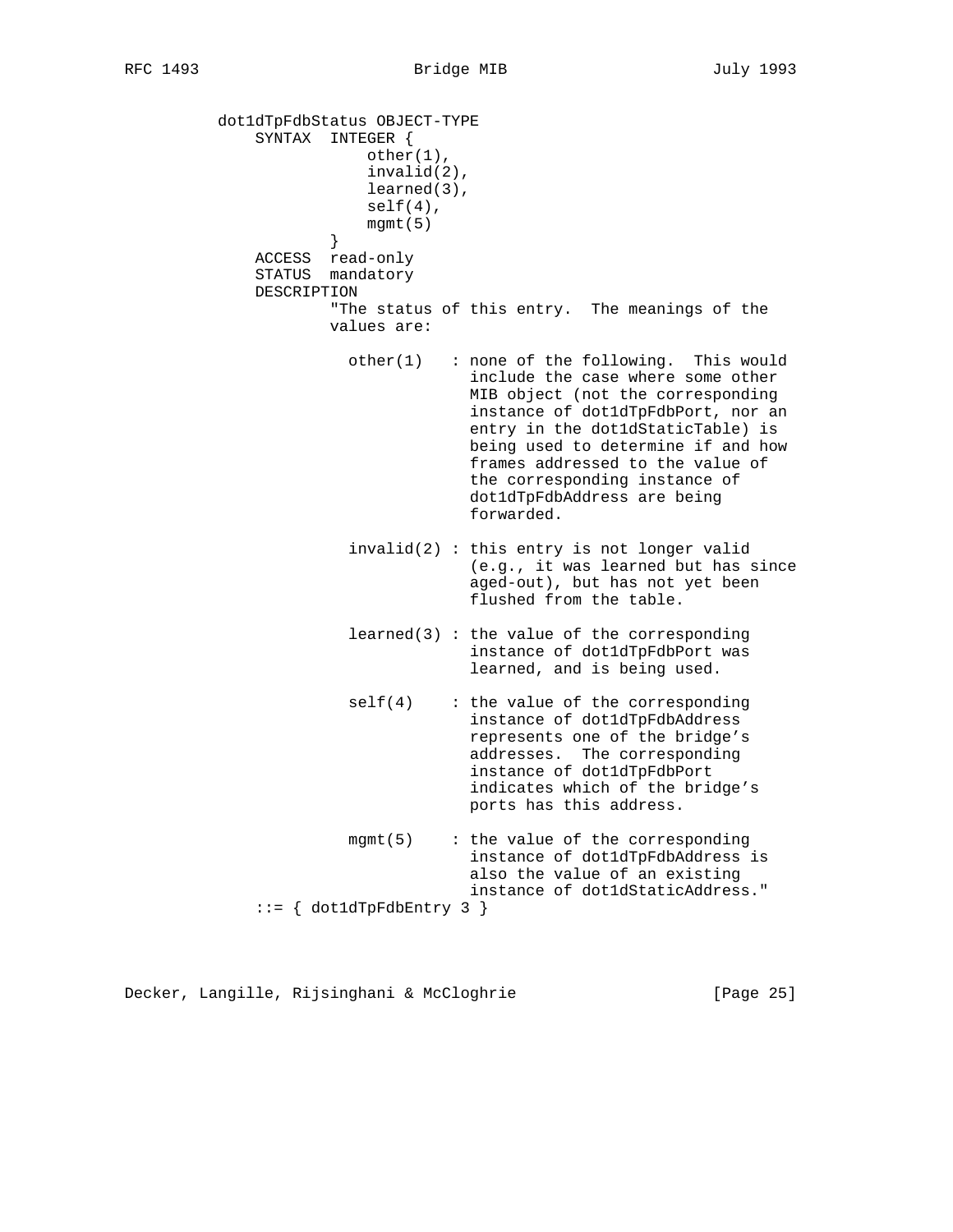-- Port Table for Transparent Bridges dot1dTpPortTable OBJECT-TYPE SYNTAX SEQUENCE OF Dot1dTpPortEntry ACCESS not-accessible STATUS mandatory DESCRIPTION "A table that contains information about every port that is associated with this transparent bridge."  $::= \{ dot1dTp 4 \}$  dot1dTpPortEntry OBJECT-TYPE SYNTAX Dot1dTpPortEntry ACCESS not-accessible STATUS mandatory DESCRIPTION "A list of information for each port of a transparent bridge." INDEX { dot1dTpPort }  $::= \{ dot1dTpPortTable 1 \}$  Dot1dTpPortEntry ::= SEQUENCE { dot1dTpPort INTEGER, dot1dTpPortMaxInfo INTEGER, dot1dTpPortInFrames Counter, dot1dTpPortOutFrames Counter, dot1dTpPortInDiscards Counter } dot1dTpPort OBJECT-TYPE SYNTAX INTEGER (1..65535) ACCESS read-only STATUS mandatory DESCRIPTION "The port number of the port for which this entry contains Transparent bridging management information."  $::=$  { dot1dTpPortEntry 1 } -- It would be nice if we could use ifMtu as the size of the -- largest INFO field, but we can't because ifMtu is defined

Decker, Langille, Rijsinghani & McCloghrie [Page 26]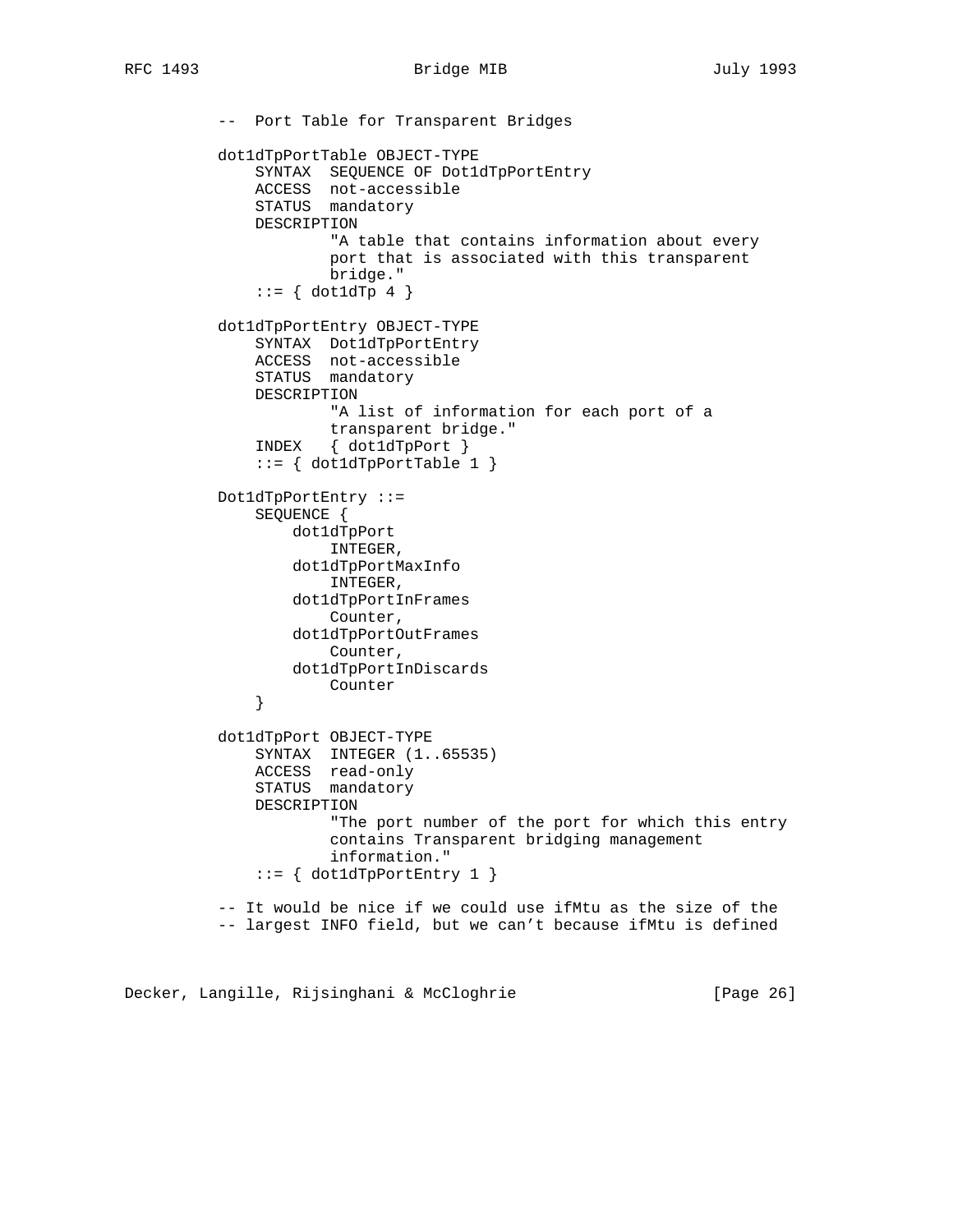### RFC 1493 Bridge MIB July 1993

 -- to be the size that the (inter-)network layer can use which -- can differ from the MAC layer (especially if several layers -- of encapsulation are used). dot1dTpPortMaxInfo OBJECT-TYPE SYNTAX INTEGER ACCESS read-only STATUS mandatory DESCRIPTION "The maximum size of the INFO (non-MAC) field that this port will receive or transmit."  $::=$  { dot1dTpPortEntry 2 } dot1dTpPortInFrames OBJECT-TYPE SYNTAX Counter ACCESS read-only STATUS mandatory DESCRIPTION "The number of frames that have been received by this port from its segment. Note that a frame received on the interface corresponding to this port is only counted by this object if and only if it is for a protocol being processed by the local bridging function, including bridge management frames." REFERENCE "IEEE 802.1D-1990: Section 6.6.1.1.3"  $::=$  { dot1dTpPortEntry 3 } dot1dTpPortOutFrames OBJECT-TYPE SYNTAX Counter ACCESS read-only STATUS mandatory DESCRIPTION "The number of frames that have been transmitted by this port to its segment. Note that a frame transmitted on the interface corresponding to this port is only counted by this object if and only if it is for a protocol being processed by the local bridging function, including bridge management frames." REFERENCE "IEEE 802.1D-1990: Section 6.6.1.1.3"  $::=$  { dot1dTpPortEntry 4 } dot1dTpPortInDiscards OBJECT-TYPE SYNTAX Counter ACCESS read-only

Decker, Langille, Rijsinghani & McCloghrie [Page 27]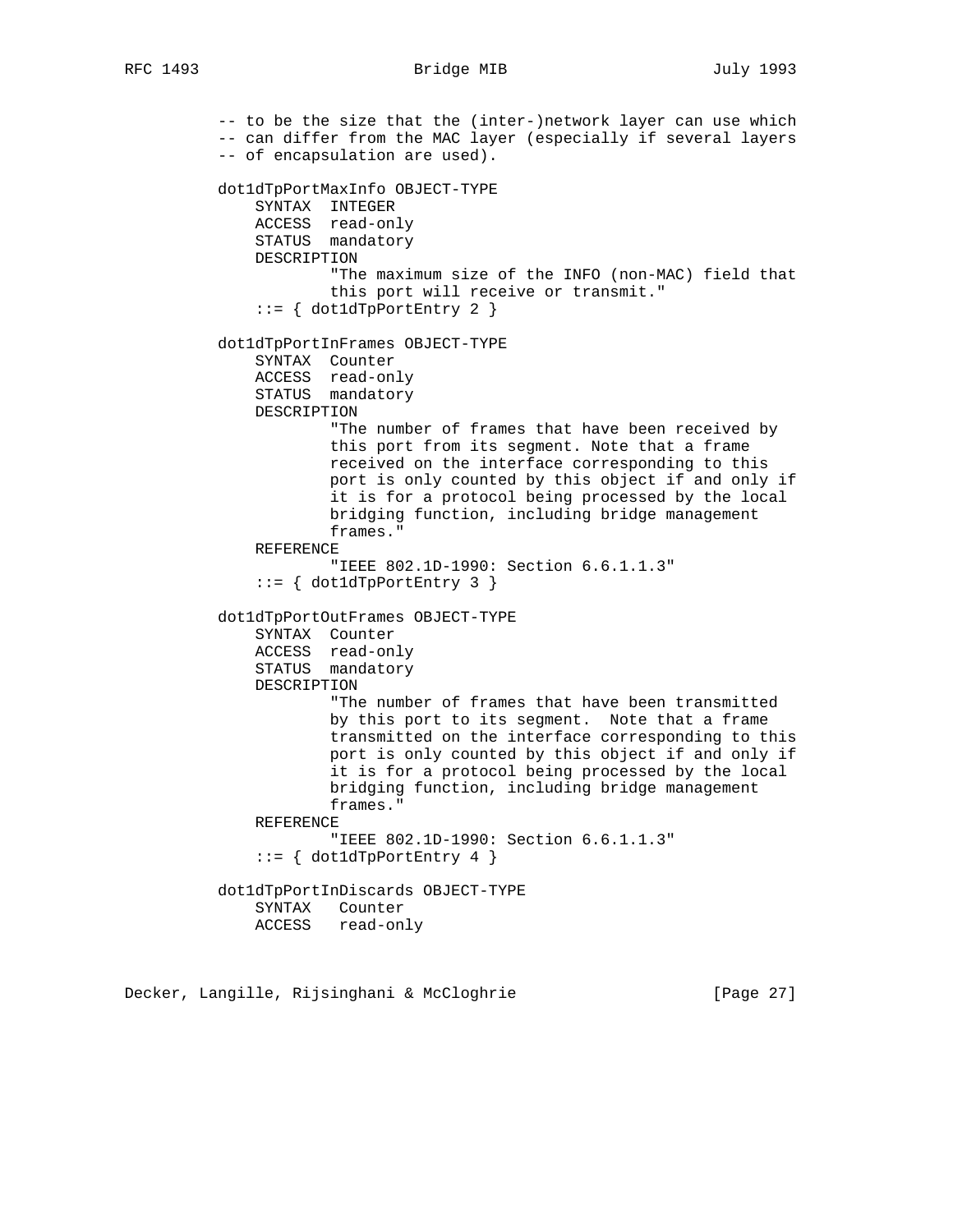RFC 1493 Bridge MIB July 1993

 STATUS mandatory DESCRIPTION "Count of valid frames received which were discarded (i.e., filtered) by the Forwarding Process." REFERENCE "IEEE 802.1D-1990: Section 6.6.1.1.3"  $::=$  { dot1dTpPortEntry 5 } -- The Static (Destination-Address Filtering) Database -- Implementation of this group is optional. dot1dStaticTable OBJECT-TYPE SYNTAX SEQUENCE OF Dot1dStaticEntry ACCESS not-accessible STATUS mandatory DESCRIPTION "A table containing filtering information configured into the bridge by (local or network) management specifying the set of ports to which frames received from specific ports and containing specific destination addresses are allowed to be forwarded. The value of zero in this table as the port number from which frames with a specific destination address are received, is used to specify all ports for which there is no specific entry in this table for that particular destination address. Entries are valid for unicast and for group/broadcast addresses." REFERENCE "IEEE 802.1D-1990: Section 6.7.2"  $::= \{ dot1dStatic 1 \}$  dot1dStaticEntry OBJECT-TYPE SYNTAX Dot1dStaticEntry ACCESS not-accessible STATUS mandatory DESCRIPTION "Filtering information configured into the bridge by (local or network) management specifying the set of ports to which frames received from a specific port and containing a specific destination address are allowed to be forwarded." REFERENCE "IEEE 802.1D-1990: Section 6.7.2"

Decker, Langille, Rijsinghani & McCloghrie [Page 28]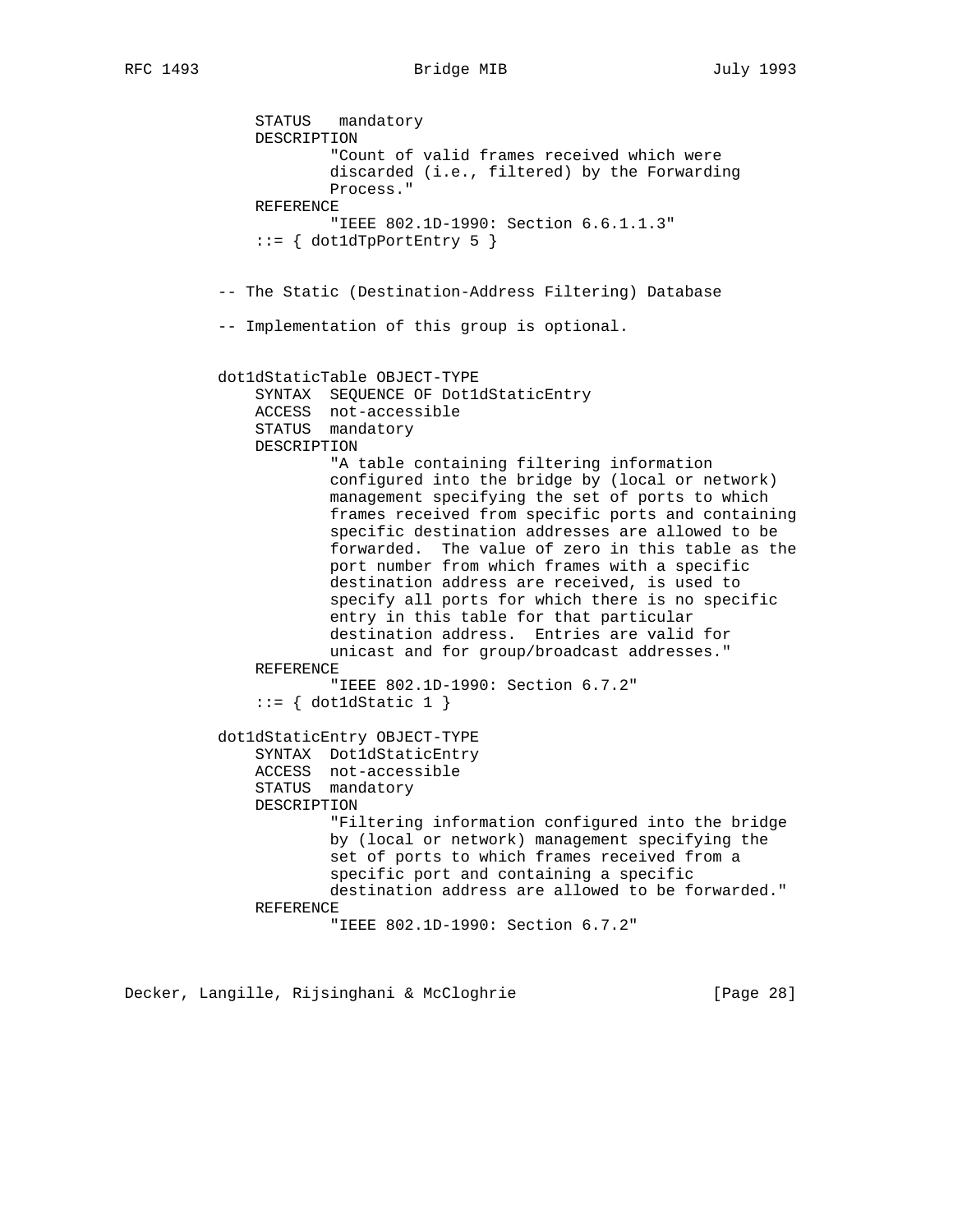```
 INDEX { dot1dStaticAddress, dot1dStaticReceivePort }
              ::= \{ dot1dStaticTable 1 \} Dot1dStaticEntry ::=
               SEQUENCE {
                  dot1dStaticAddress
                       MacAddress,
                   dot1dStaticReceivePort
                       INTEGER,
                  dot1dStaticAllowedToGoTo
                      OCTET STRING,
                  dot1dStaticStatus
               INTEGER
 }
          dot1dStaticAddress OBJECT-TYPE
               SYNTAX MacAddress
               ACCESS read-write
               STATUS mandatory
               DESCRIPTION
                       "The destination MAC address in a frame to which
                       this entry's filtering information applies. This
                       object can take the value of a unicast address, a
                      group address or the broadcast address."
               REFERENCE
                       "IEEE 802.1D-1990: Section 3.9.1, 3.9.2"
               ::= { dot1dStaticEntry 1 }
          dot1dStaticReceivePort OBJECT-TYPE
               SYNTAX INTEGER
               ACCESS read-write
               STATUS mandatory
               DESCRIPTION
                       "Either the value '0', or the port number of the
                       port from which a frame must be received in order
                       for this entry's filtering information to apply.
                       A value of zero indicates that this entry applies
                       on all ports of the bridge for which there is no
                       other applicable entry."
               ::= { dot1dStaticEntry 2 }
          dot1dStaticAllowedToGoTo OBJECT-TYPE
               SYNTAX OCTET STRING
               ACCESS read-write
               STATUS mandatory
               DESCRIPTION
                       "The set of ports to which frames received from a
                       specific port and destined for a specific MAC
```
Decker, Langille, Rijsinghani & McCloghrie [Page 29]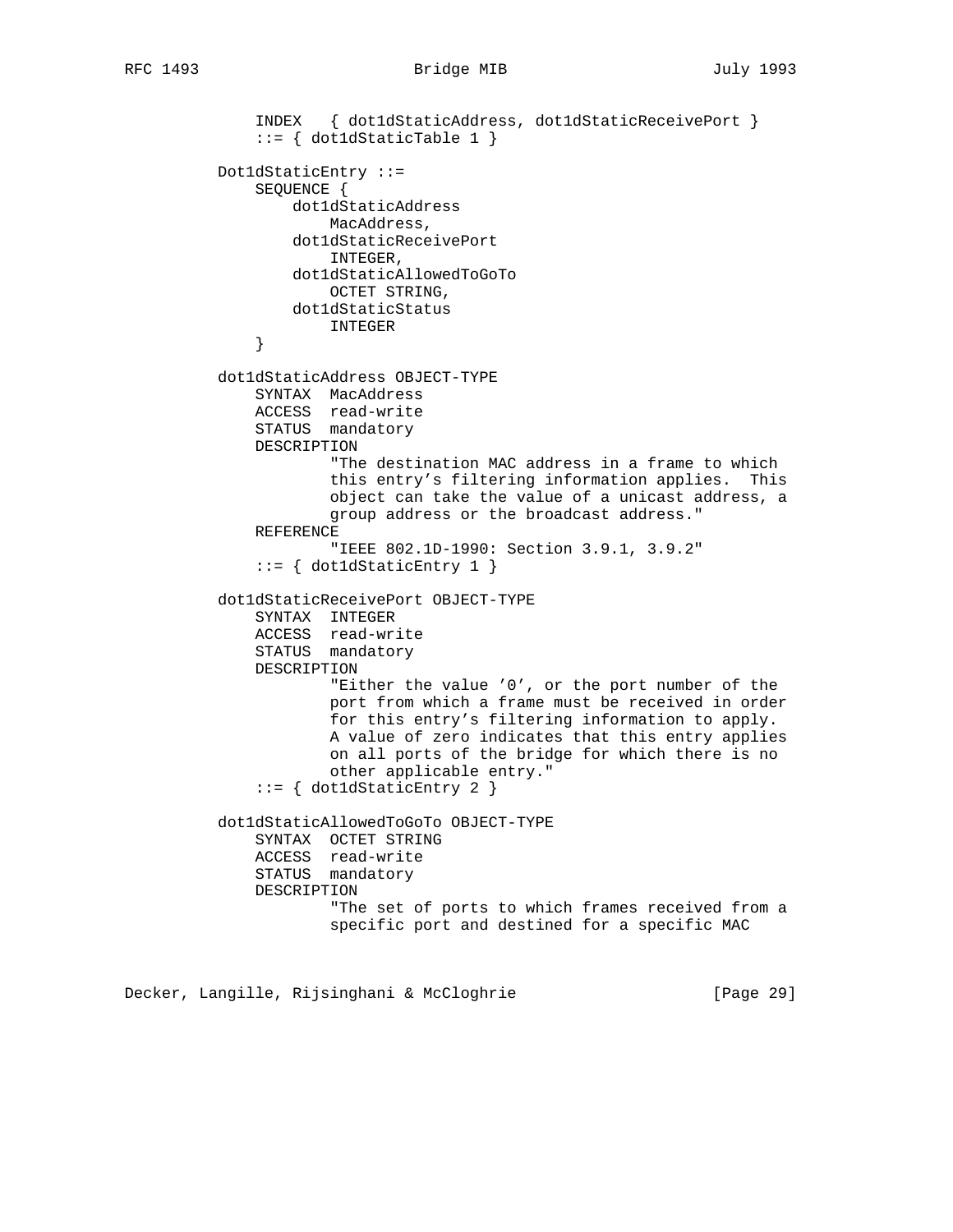address, are allowed to be forwarded. Each octet within the value of this object specifies a set of eight ports, with the first octet specifying ports 1 through 8, the second octet specifying ports 9 through 16, etc. Within each octet, the most significant bit represents the lowest numbered port, and the least significant bit represents the highest numbered port. Thus, each port of the bridge is represented by a single bit within the value of this object. If that bit has a value of '1' then that port is included in the set of ports; the port is not included if its bit has a value of '0'. (Note that the setting of the bit corresponding to the port from which a frame is received is irrelevant.) The default value of this object is a string of ones of appropriate length." ::= { dot1dStaticEntry 3 } dot1dStaticStatus OBJECT-TYPE SYNTAX INTEGER { other(1), invalid(2), permanent(3), deleteOnReset(4), deleteOnTimeout(5)<br>} } ACCESS read-write STATUS mandatory DESCRIPTION "This object indicates the status of this entry. The default value is permanent(3).  $other(1)$  - this entry is currently in use but the conditions under which it will remain so are different from each of the following values.  $invald(2)$  - writing this value to the object removes the corresponding entry. permanent(3) - this entry is currently in use and will remain so after the next reset of the bridge. deleteOnReset(4) - this entry is currently in use and will remain so until the next reset of the bridge. deleteOnTimeout(5) - this entry is currently in use and will remain so until it is aged out."

Decker, Langille, Rijsinghani & McCloghrie [Page 30]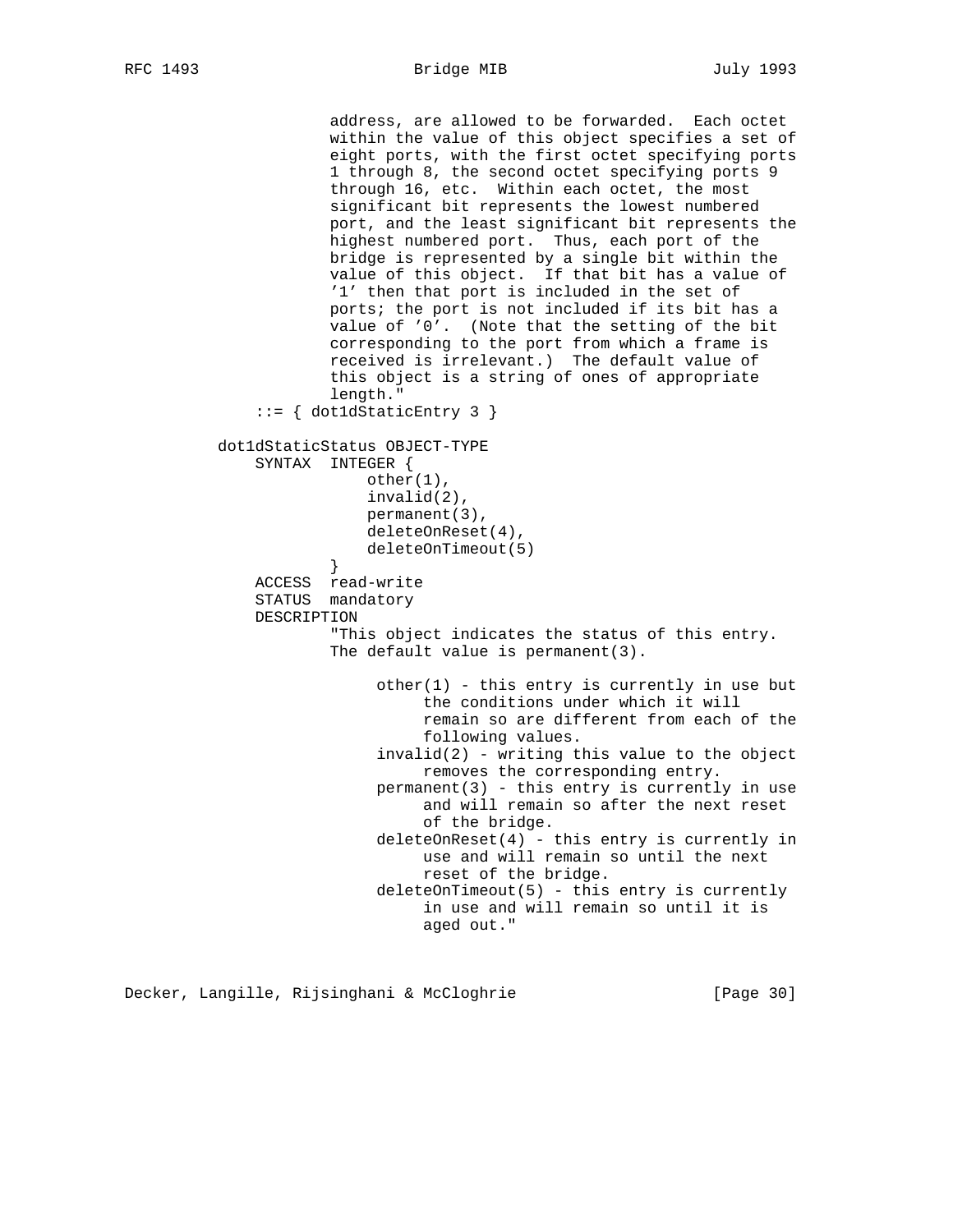::= { dot1dStaticEntry 4 } -- Traps for use by Bridges -- Traps for the Spanning Tree Protocol newRoot TRAP-TYPE ENTERPRISE dot1dBridge DESCRIPTION "The newRoot trap indicates that the sending agent has become the new root of the Spanning Tree; the trap is sent by a bridge soon after its election as the new root, e.g., upon expiration of the Topology Change Timer immediately subsequent to its election. Implementation of this trap is optional." ::= 1 topologyChange TRAP-TYPE ENTERPRISE dot1dBridge DESCRIPTION "A topologyChange trap is sent by a bridge when any of its configured ports transitions from the Learning state to the Forwarding state, or from the Forwarding state to the Blocking state. The trap is not sent if a newRoot trap is sent for the same transition. Implementation of this trap is optional."  $: := 2$ 

END

6. Acknowledgments

 This document was produced on behalf of the Bridge Sub-Working Group of the SNMP Working Group of the Internet Engineering Task Force. Over the course of its deliberations, the working group received four separate documents for consideration as the basis for its work. The first was submitted by Stan Froyd of Advanced Computer Communications; the second by Richard Fox of SynOptics; the third by Eric Decker of cisco Inc. and Keith McCloghrie of Hughes LAN Systems; and the fourth by Paul Langille and Anil Rijsinghani of Digital Equipment Corp. After considering the submissions, the working group chose to proceed with a document formed as a conjunction of the latter two submissions. This document is the result.

Decker, Langille, Rijsinghani & McCloghrie [Page 31]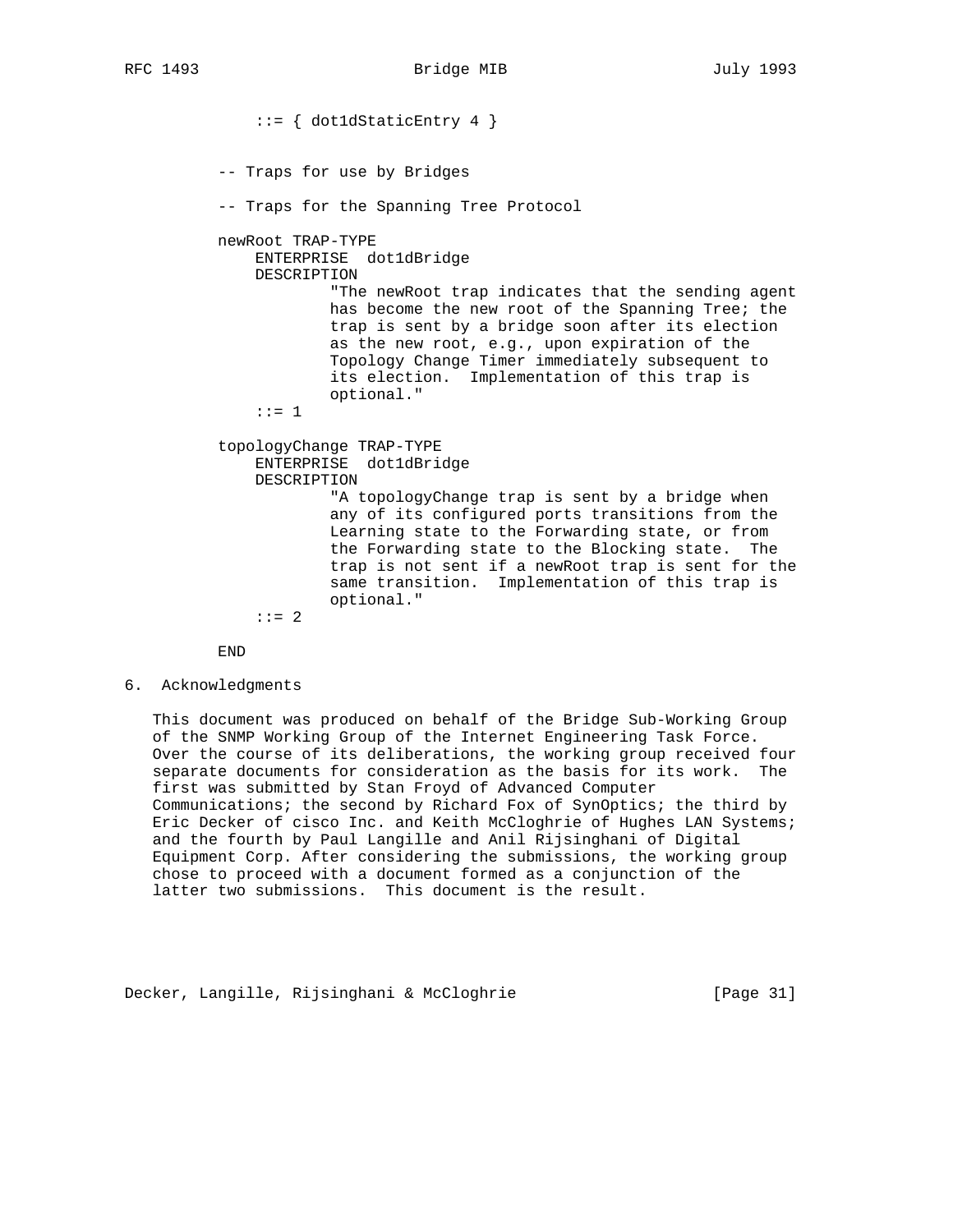The authors wish to thank the members of the Bridge Working Group for their many comments and suggestions which improved this effort. In particular, Fred Baker (chairman of the working group) of ACC, Steve Sherry of Xyplex, and Frank Kastenholz of Clearpoint Research Corp. Others members of the Bridge Working Group who contributed to this effort are:

> Bill Anderson, Mitre Karl Auerbach, Epilogue Fred Baker, ACC (chair) Terry Bradley, Wellfleet Ted Brunner, Bellcore Jeffrey Buffum, Apollo Chris ChioTasso, Fibronics Anthony Chung, HLS Chuck Davin, MIT-LCS Andy Davis, Spider Eric Decker, cisco Nadya El-Afandi, Network Systems Gary Ellis,HP/Apollo Richard Fox, SynOptics Stan Froyd, ACC Frank Kastenholz, Clearpoint Research Shirnshon Kaufman, Jim Kinder, Fibercom Cheryl Krupczak,NCR Paul Langille, Digital Peter Lin,Vitalink Keith McCloghrie, HLS Donna McMaster, SynOptics Dave Perkins, 3Com Jim Reinstedler, Ungermann Bass Anil Rijsinghani, Digital Mark Schaefer, David Systems Steve Sherry, Xyplex Bob Stewart, Xyplex Emil Sturniolo, Kevin Synott, Retix Ian Thomas, Chipcom Maurice Turcott, Racal Fei Xu,

Decker, Langille, Rijsinghani & McCloghrie [Page 32]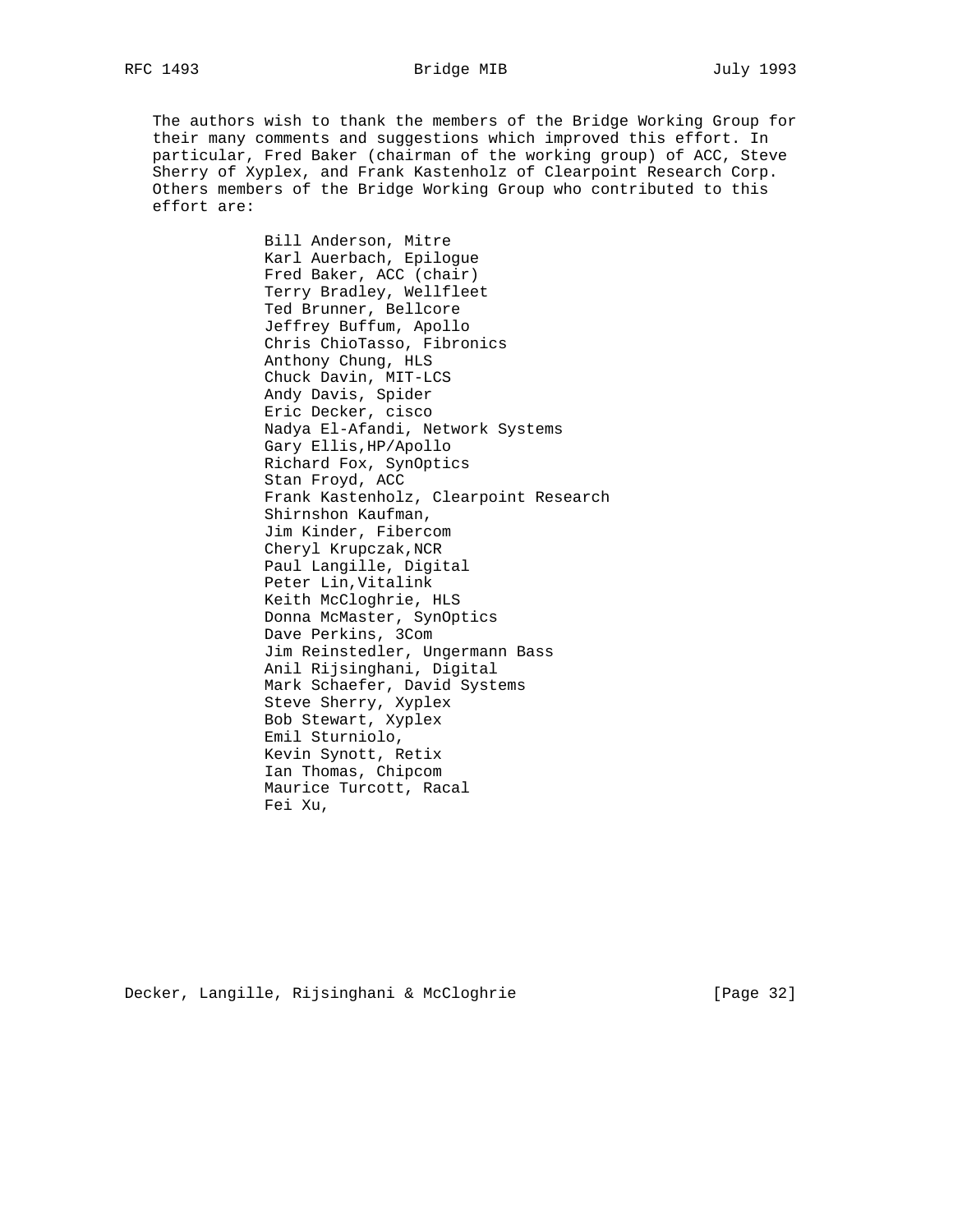## 7. References

- [1] Cerf, V., "IAB Recommendations for the Development of Internet Network Management Standards", RFC 1052, NRI, April 1988.
- [2] Cerf, V., "Report of the Second Ad Hoc Network Management Review Group", RFC 1109, NRI, August 1989.
- [3] Rose M., and K. McCloghrie, "Structure and Identification of Management Information for TCP/IP-based internets", STD 16, RFC 1155, Performance Systems International, Hughes LAN Systems, May 1990.
- [4] Case, J., Fedor, M., Schoffstall, M., and J. Davin, "Simple Network Management Protocol", STD 15, RFC 1157, SNMP Research, Performance Systems International, Performance Systems International, MIT Laboratory for Computer Science, May 1990.
- [5] McCloghrie K., and M. Rose, Editors, "Management Information Base for Network Management of TCP/IP-based internets", STD 17, RFC 1213, Performance Systems International, March 1991.
- [6] Information processing systems Open Systems Interconnection Specification of Abstract Syntax Notation One (ASN.1), International Organization for Standardization, International Standard 8824, December 1987.
- [7] Information processing systems Open Systems Interconnection Specification of Basic Encoding Rules for Abstract Notation One (ASN.1), International Organization for Standardization, International Standard 8825, December 1987.
- [8] Rose, M., and K. McCloghrie, Editors, "Concise MIB Definitions", STD 16, RFC 1212, Performance Systems International, Hughes LAN Systems, March 1991.
- [9] Rose, M., Editor, "A Convention for Defining Traps for use with the SNMP", RFC 1215, Performance Systems International, March 1991.
- [10] ANSI/IEEE Standard 802.1D-1990 MAC Bridges, IEEE Project 802 Local and Metropolitan Area Networks, (March 8, 1991).
- [11] ISO DIS 10038 MAC Bridges.
- 8. Security Considerations

Security issues are not discussed in this memo.

Decker, Langille, Rijsinghani & McCloghrie [Page 33]